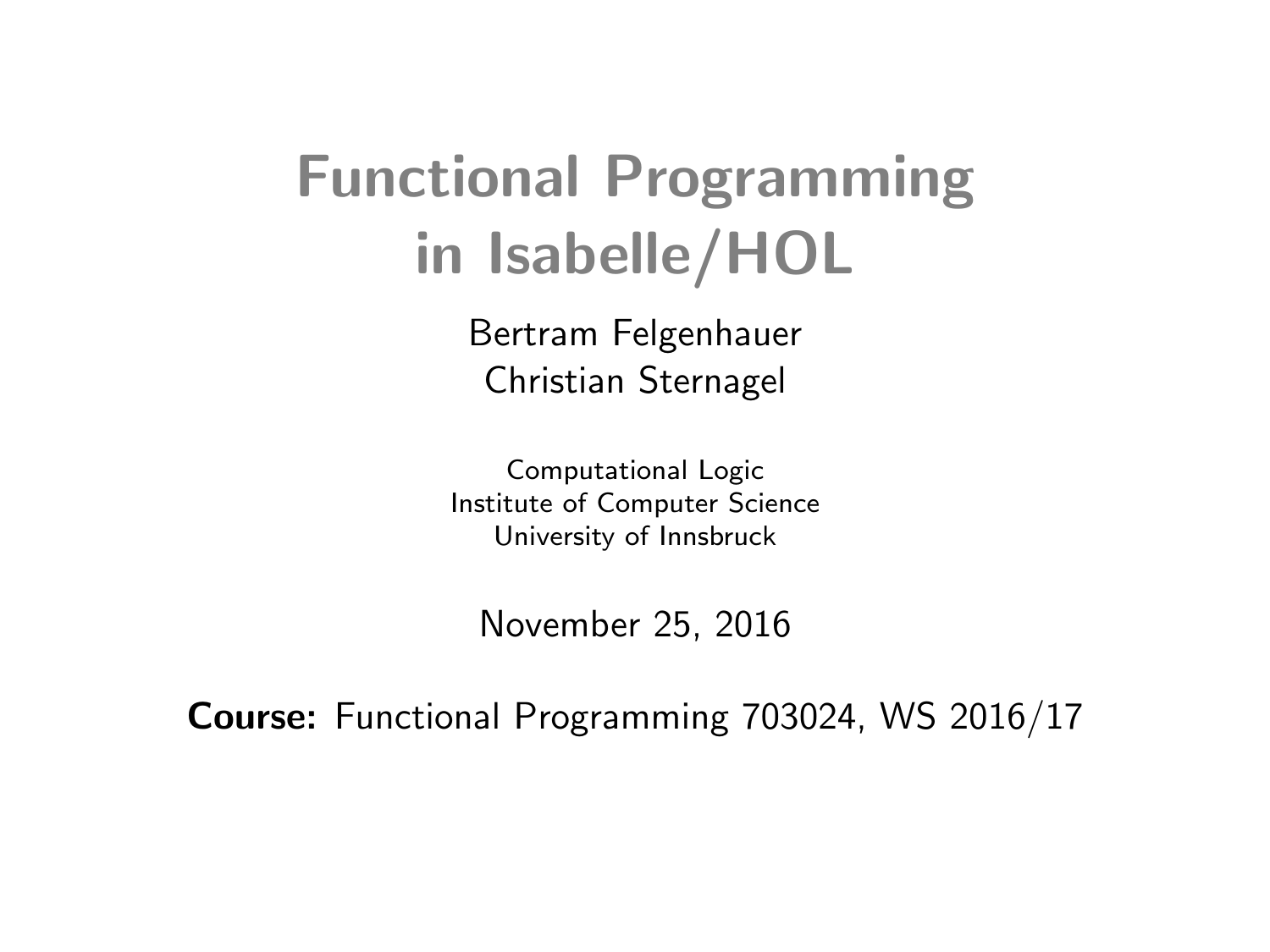# **Overview**

- [Summary of Last Week](#page-3-0)
- [Some Background](#page-4-0)
- [Example: Knight Tours](#page-43-0)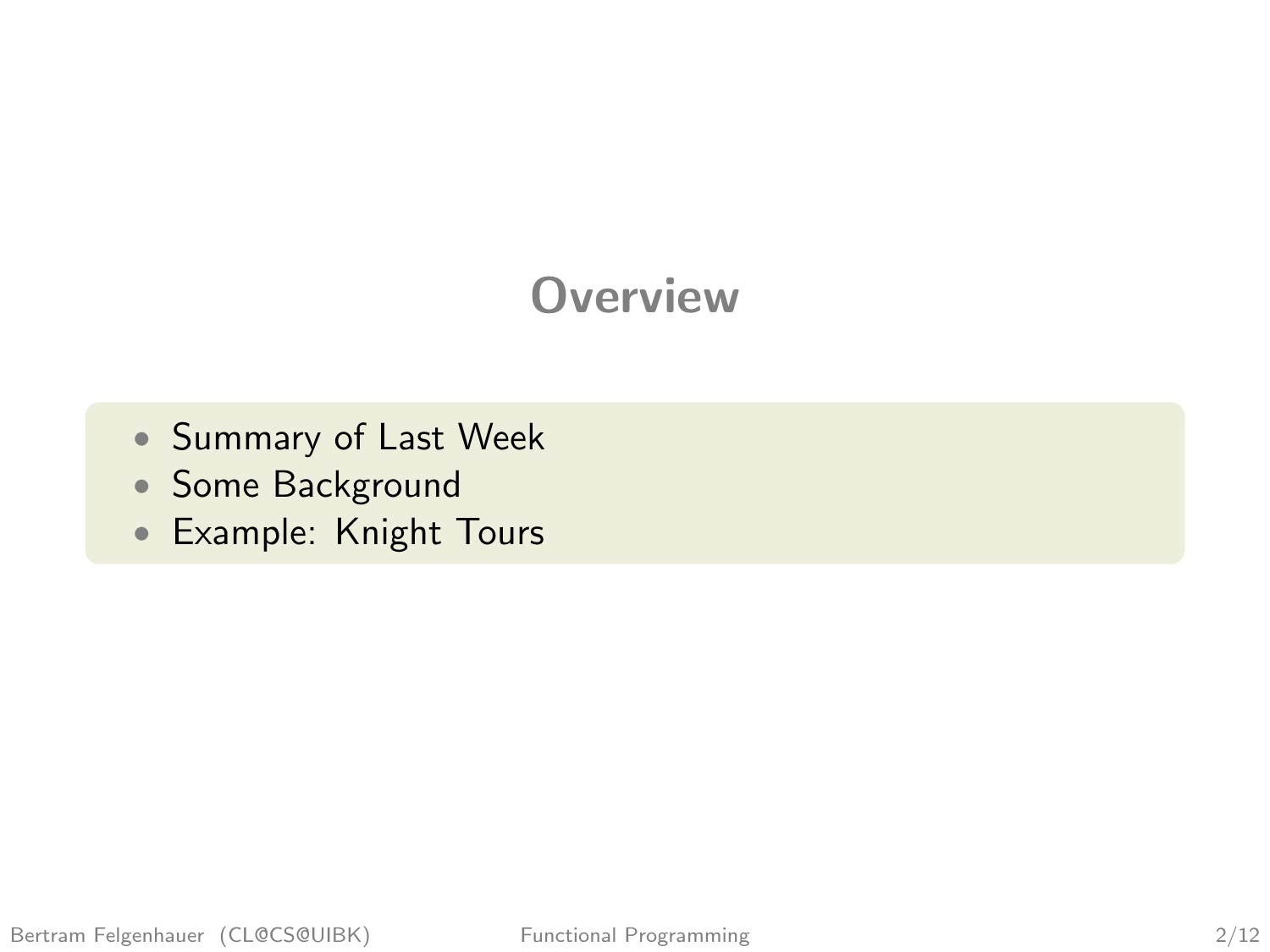# Summary of Last Week

#### Theory File: [Summary.thy](http://cl-informatik.uibk.ac.at/teaching/ws15/fp/m/Summary.thy)

- $\bullet$  + natural deduction
- mathematical induction
- recursive functions
- structural induction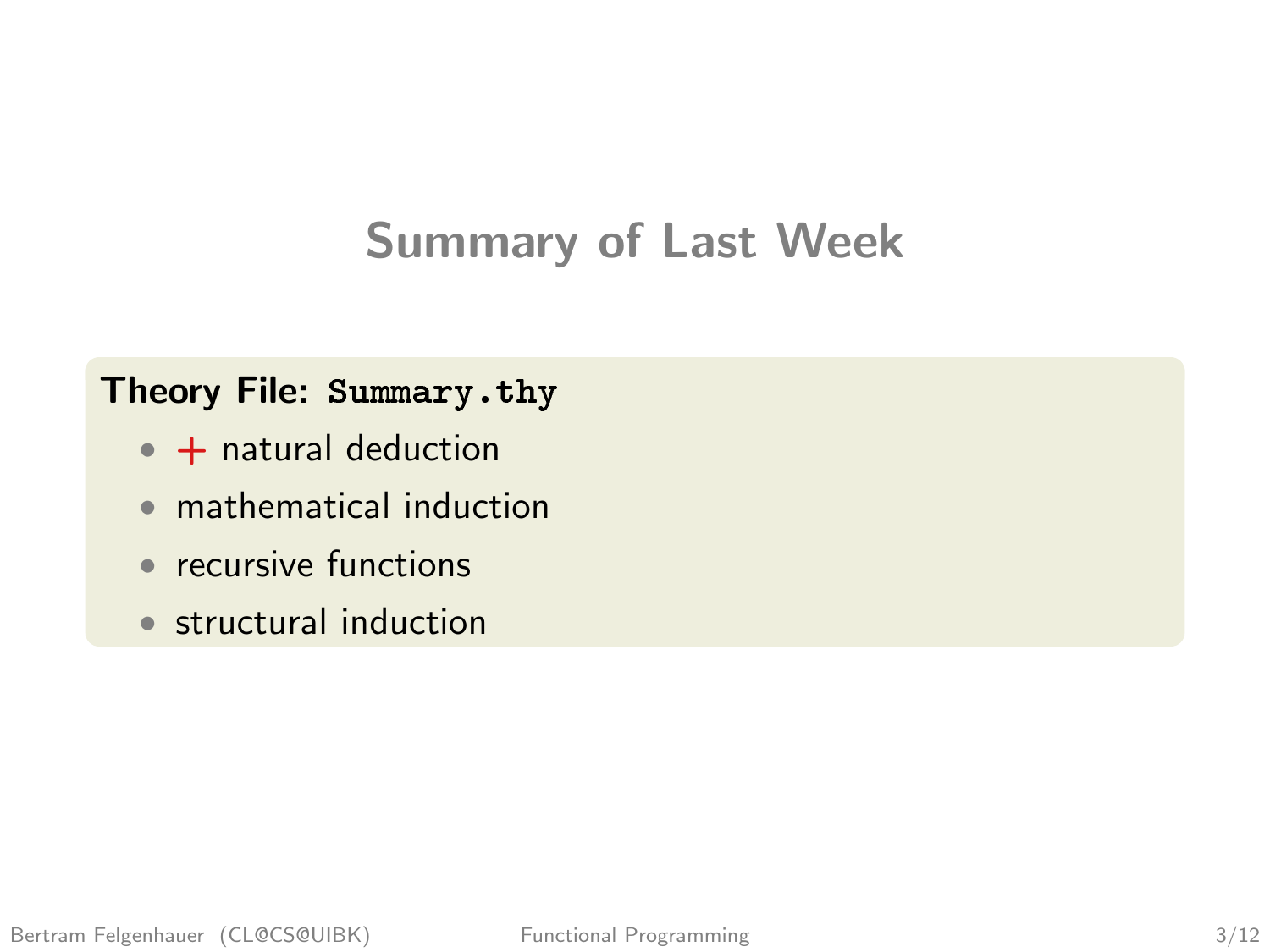# <span id="page-3-0"></span>Some Background

#### Theory File: [Insertion\\_Sort.thy](http://cl-informatik.uibk.ac.at/teaching/ws15/fp/m/Insertion_Sort.thy)

- short history of [Isabelle/HOL](http://isabelle.in.tum.de)
- example insertion sort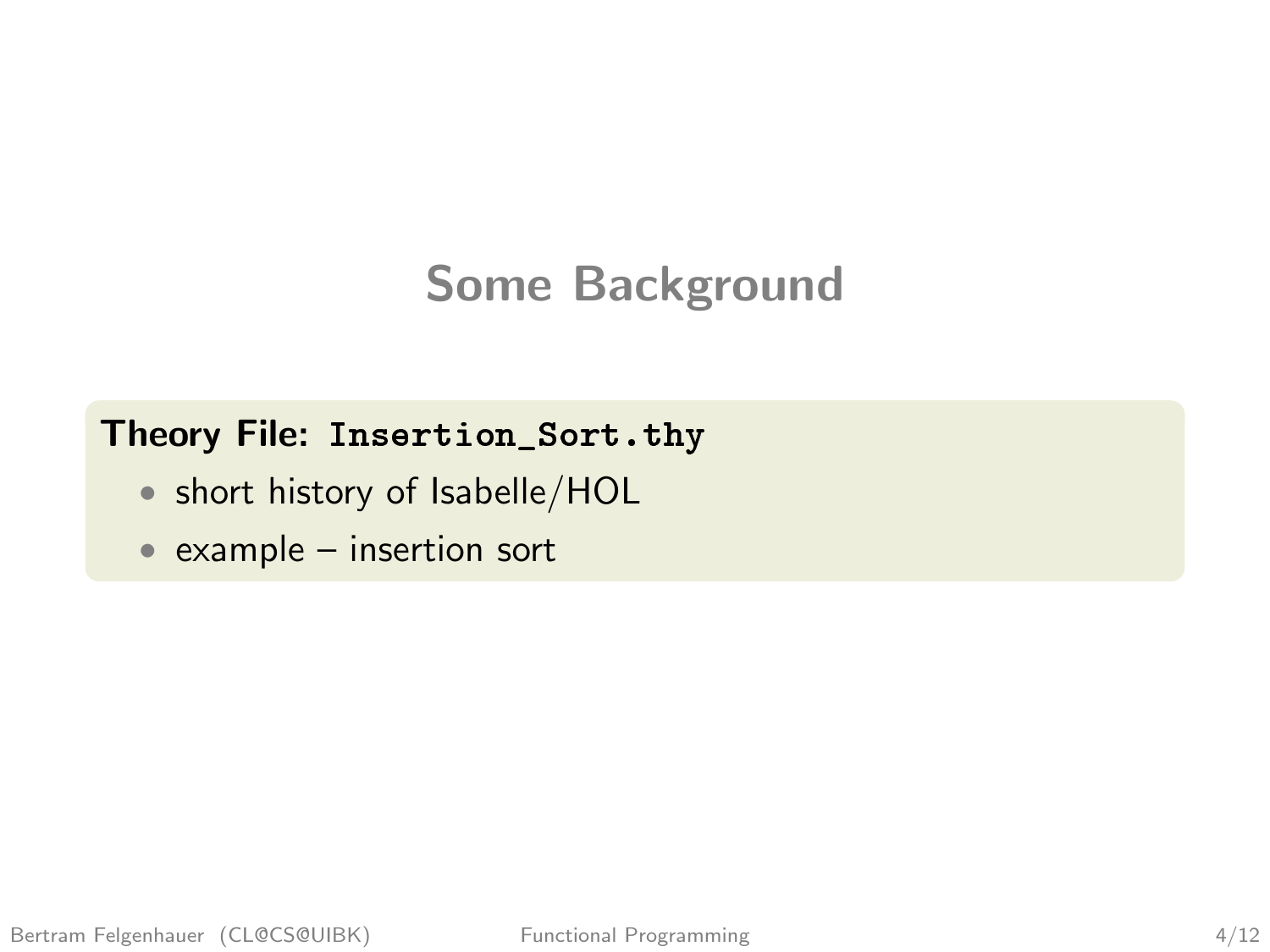<span id="page-4-0"></span>

Dana Scott:  $1969$  Dana Scott:<br>Logic for Computable Functions





Bertram Felgenhauer (CL@CS@UIBK) Functional Programming 5/12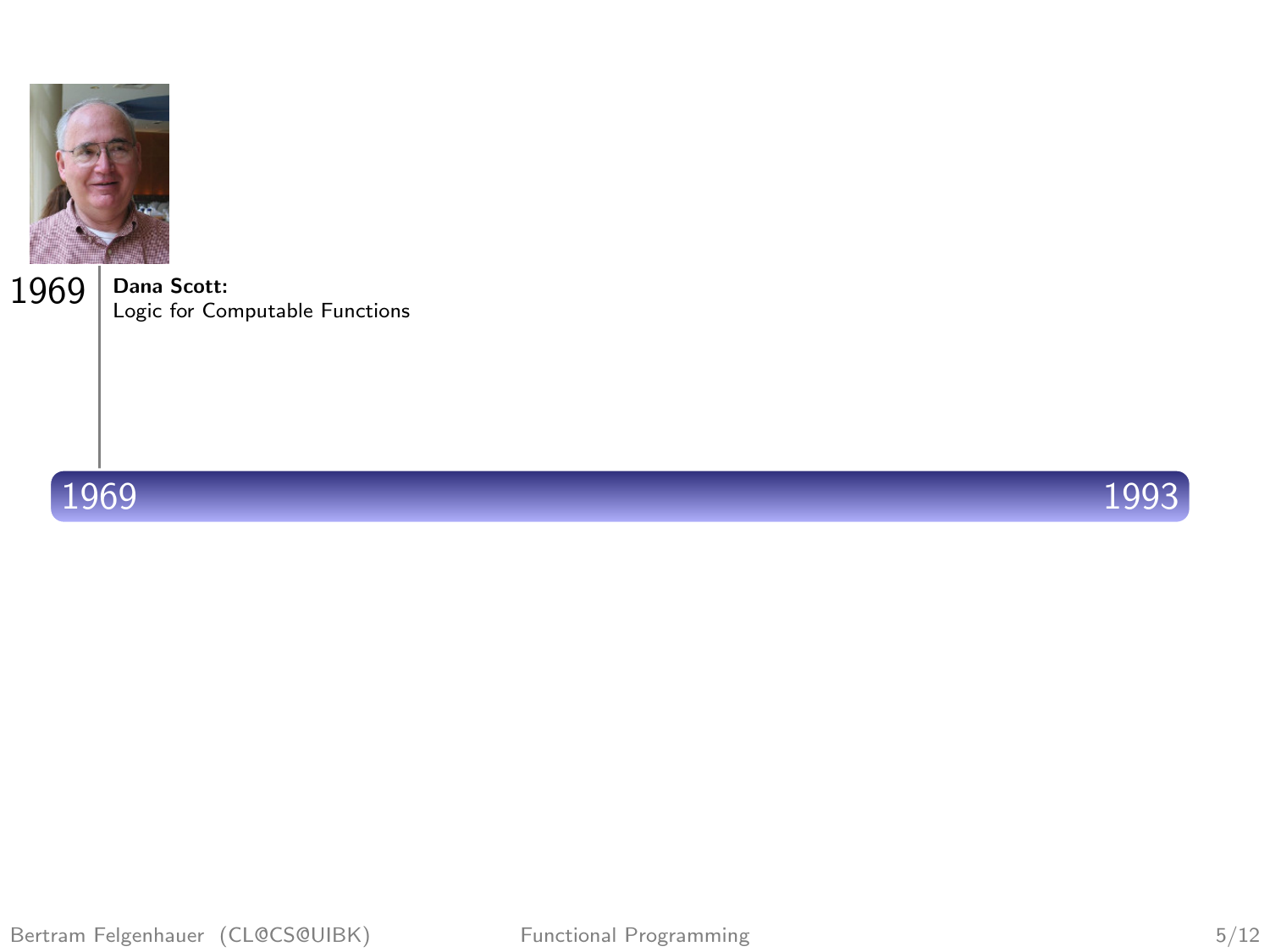

Dana Scott:  $1969$  Dana Scott:<br>Logic for Computable Functions



 $1972$  Robin Milner:



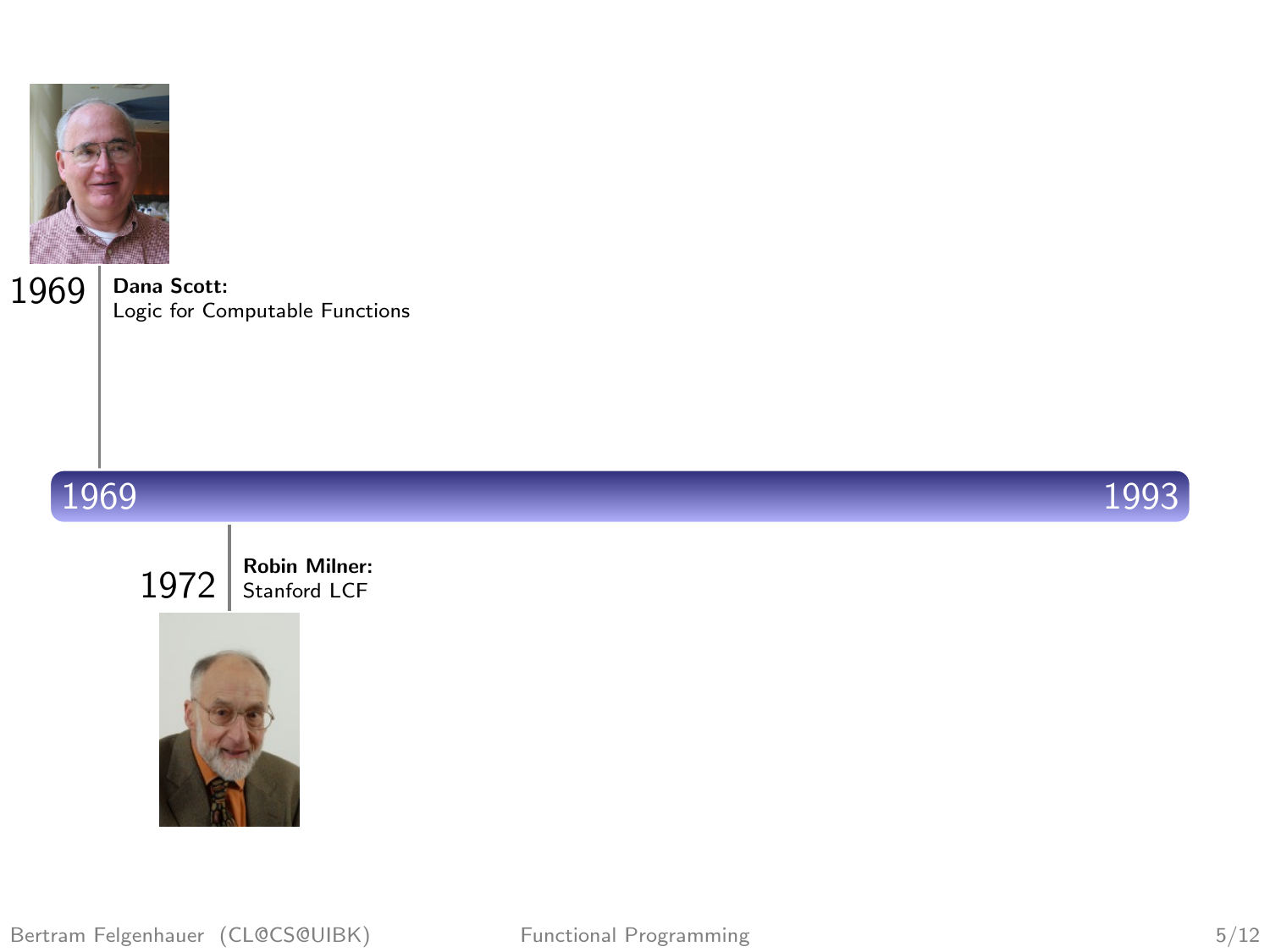

Dana Scott:  $1969$  Dana Scott:<br>Logic for Computable Functions

> ML: Meta Language • 1987: Caml 1973

> > • 1996: Ocaml

#### 1969 1993



 $1972$  Robin Milner:

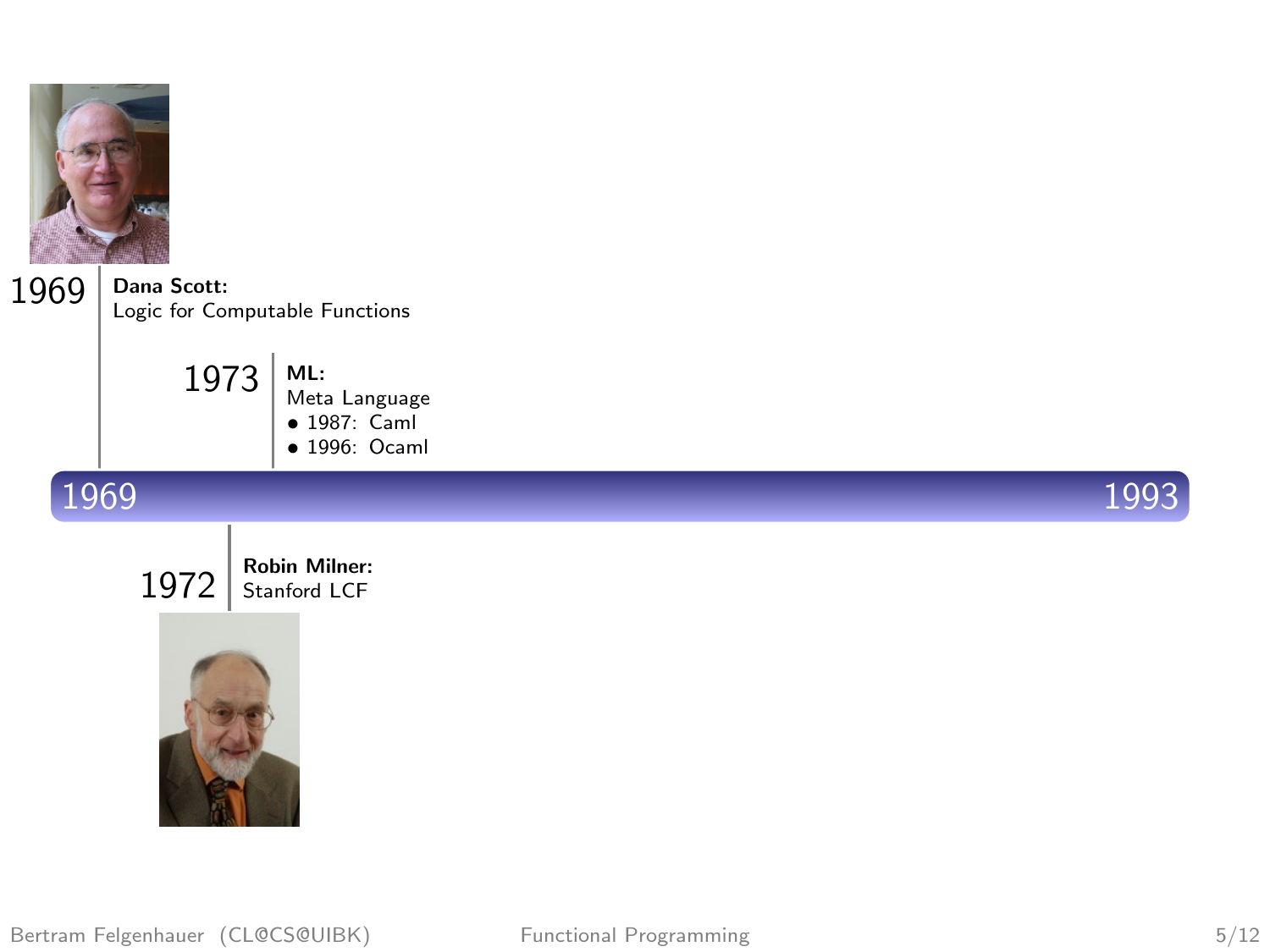

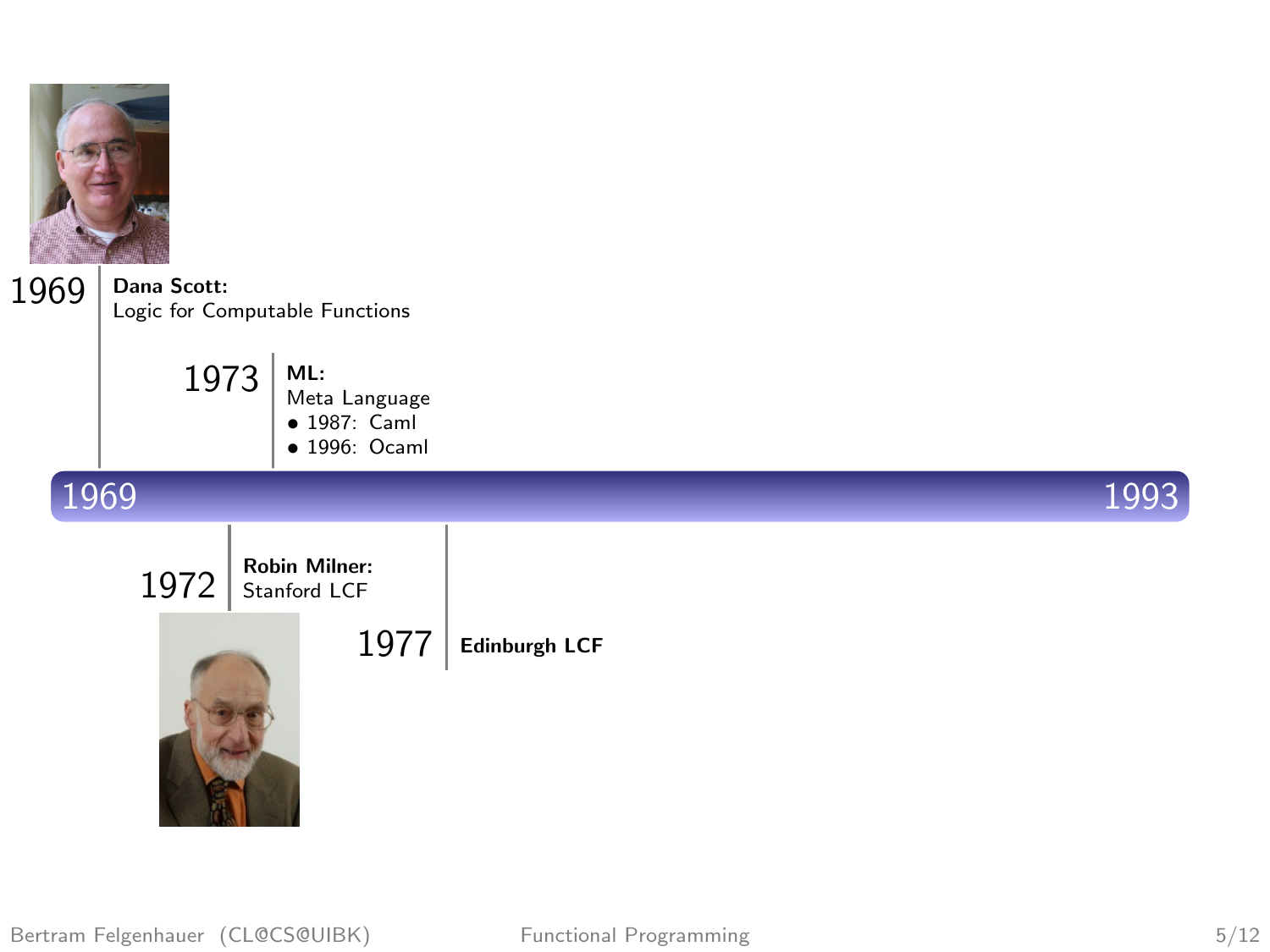

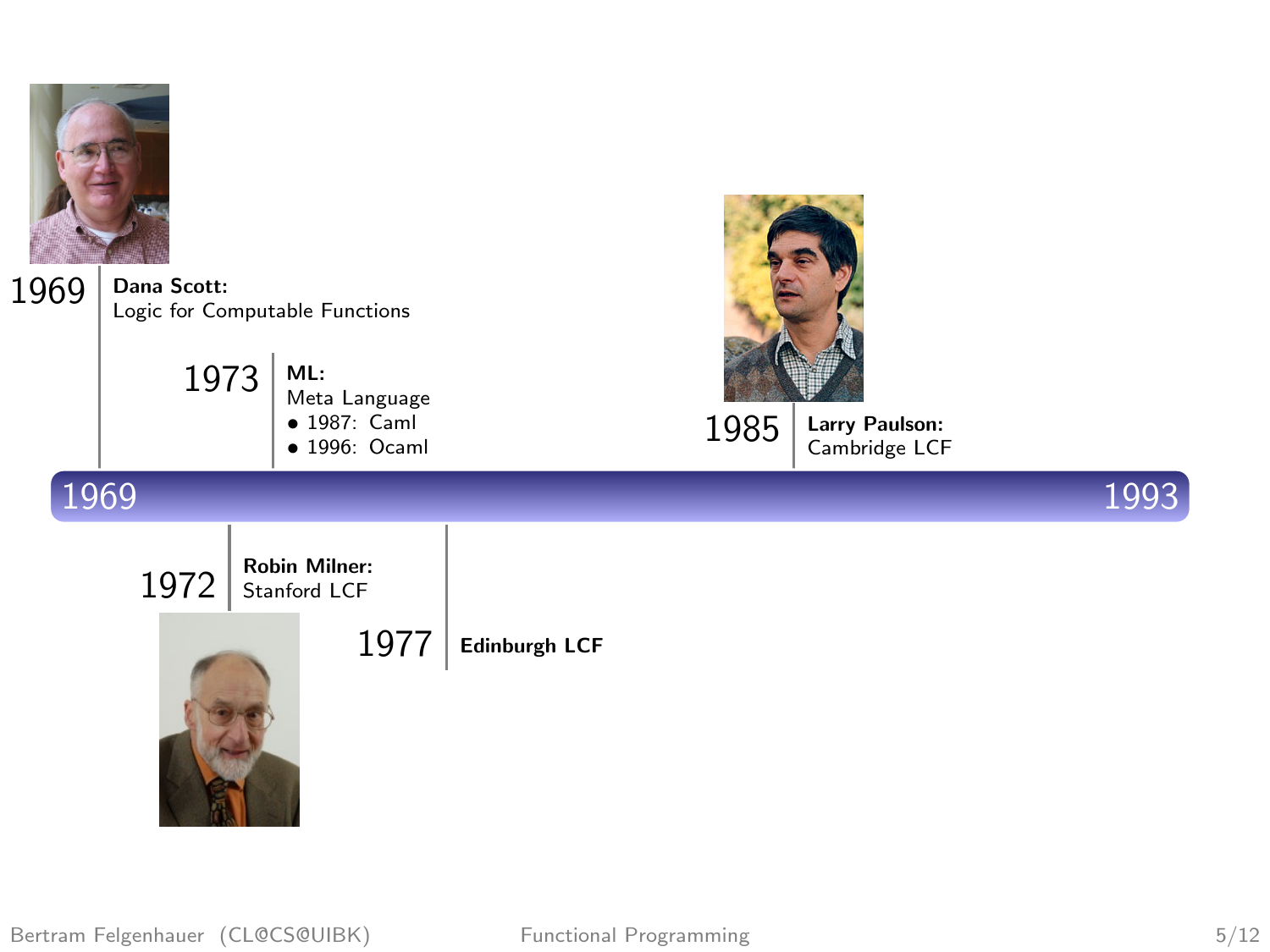

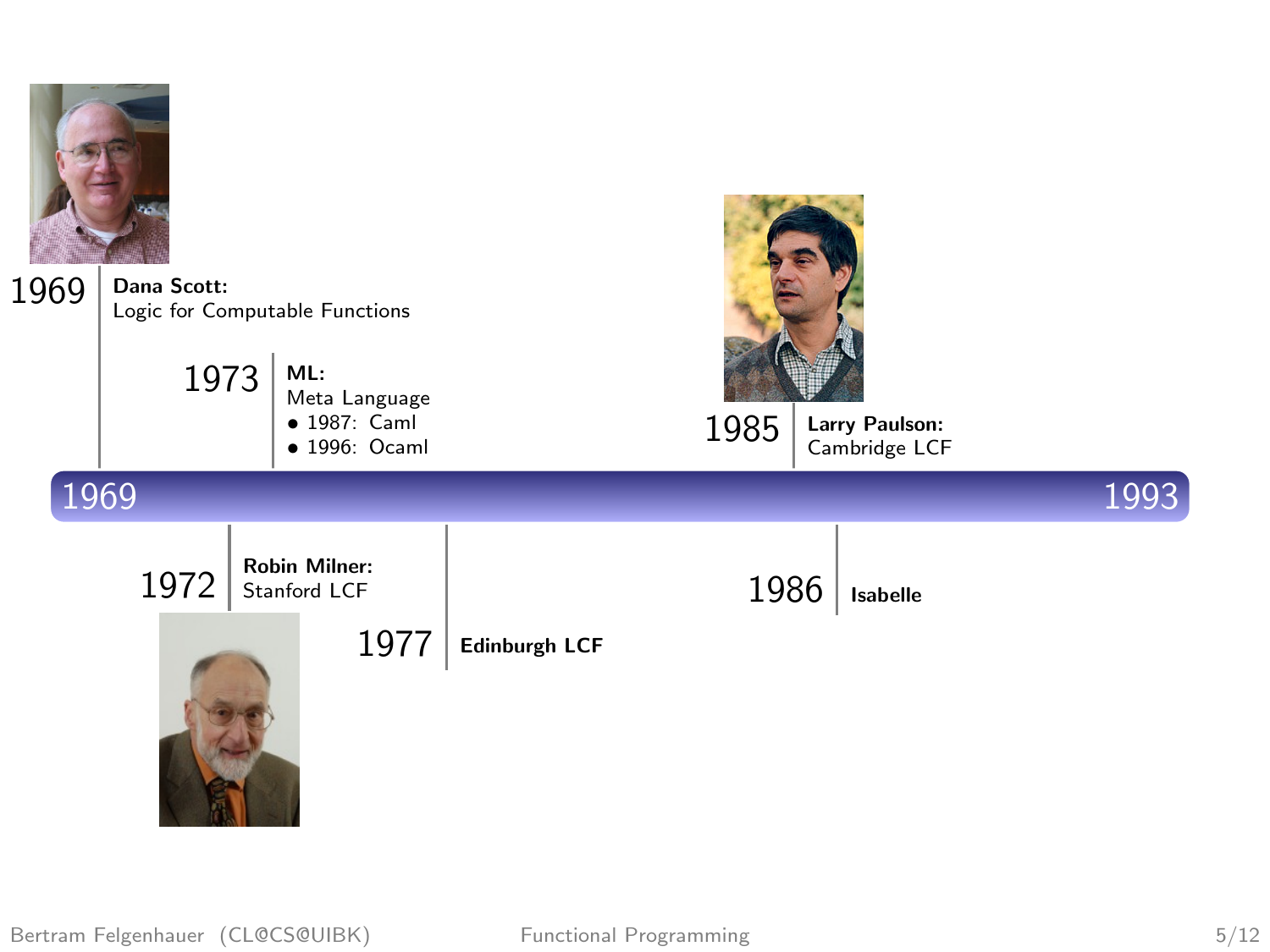

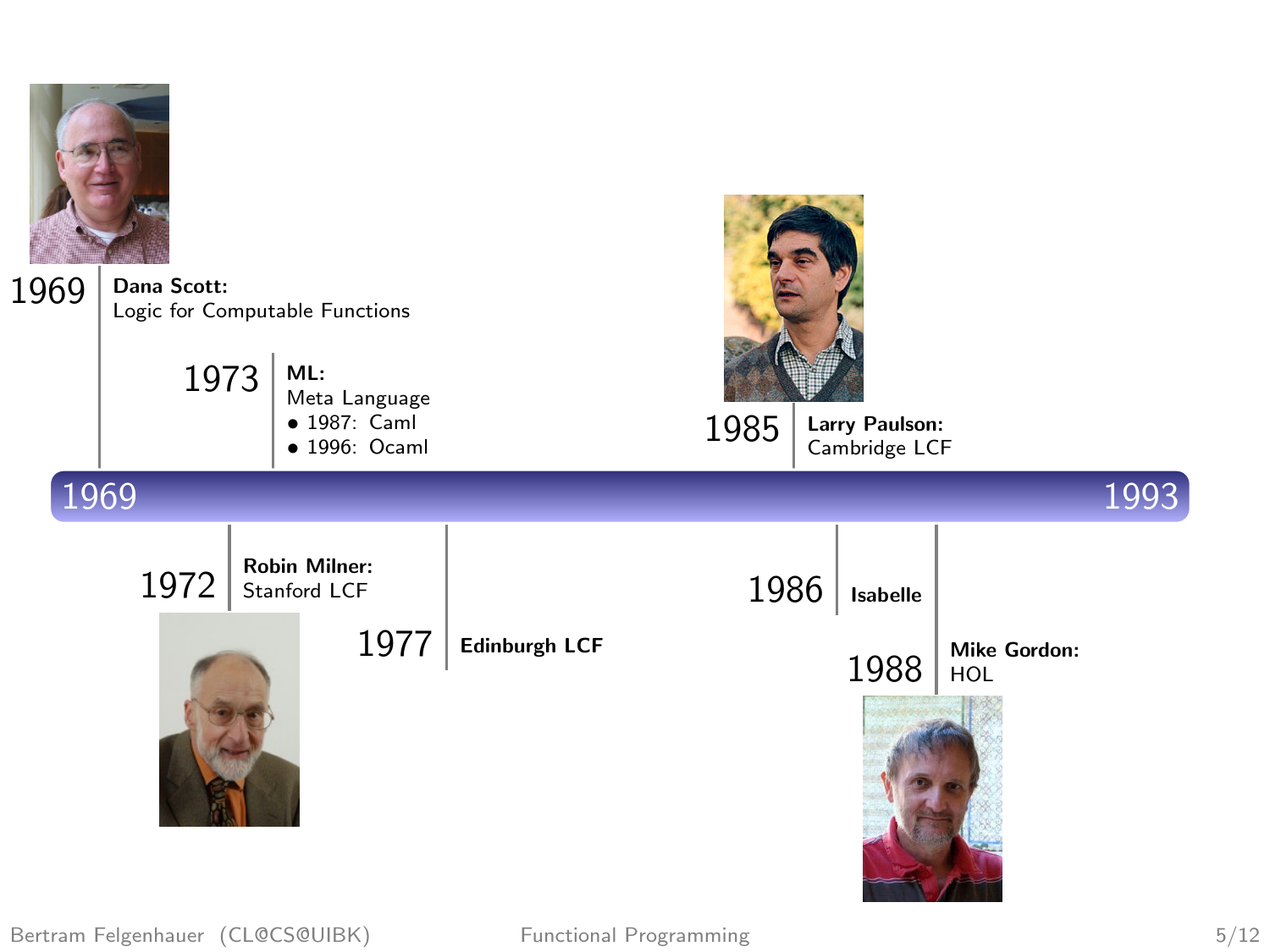

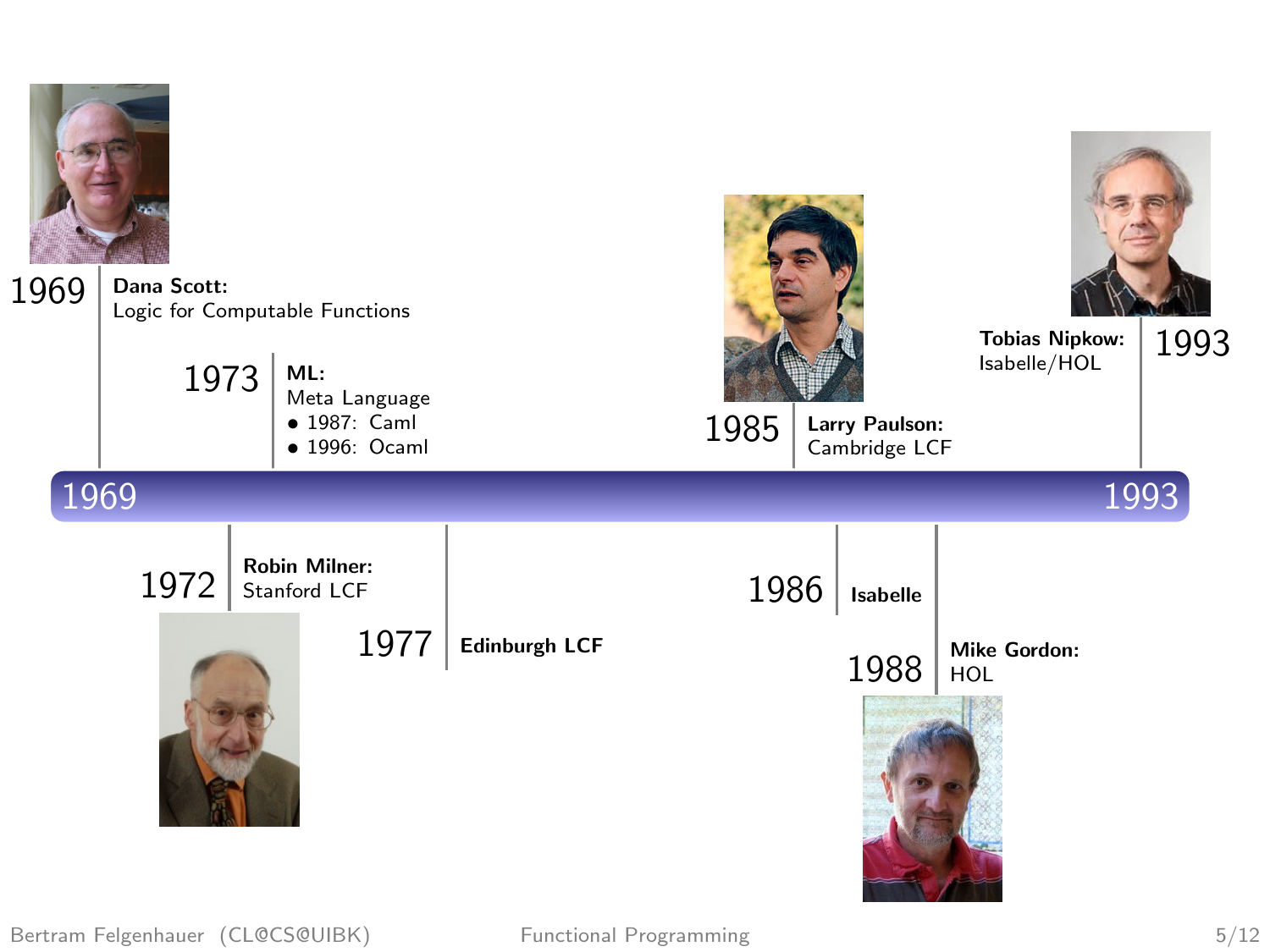**Standard ML** implementation language

Bertram Felgenhauer (CL@CS@UIBK) Functional Programming 6/12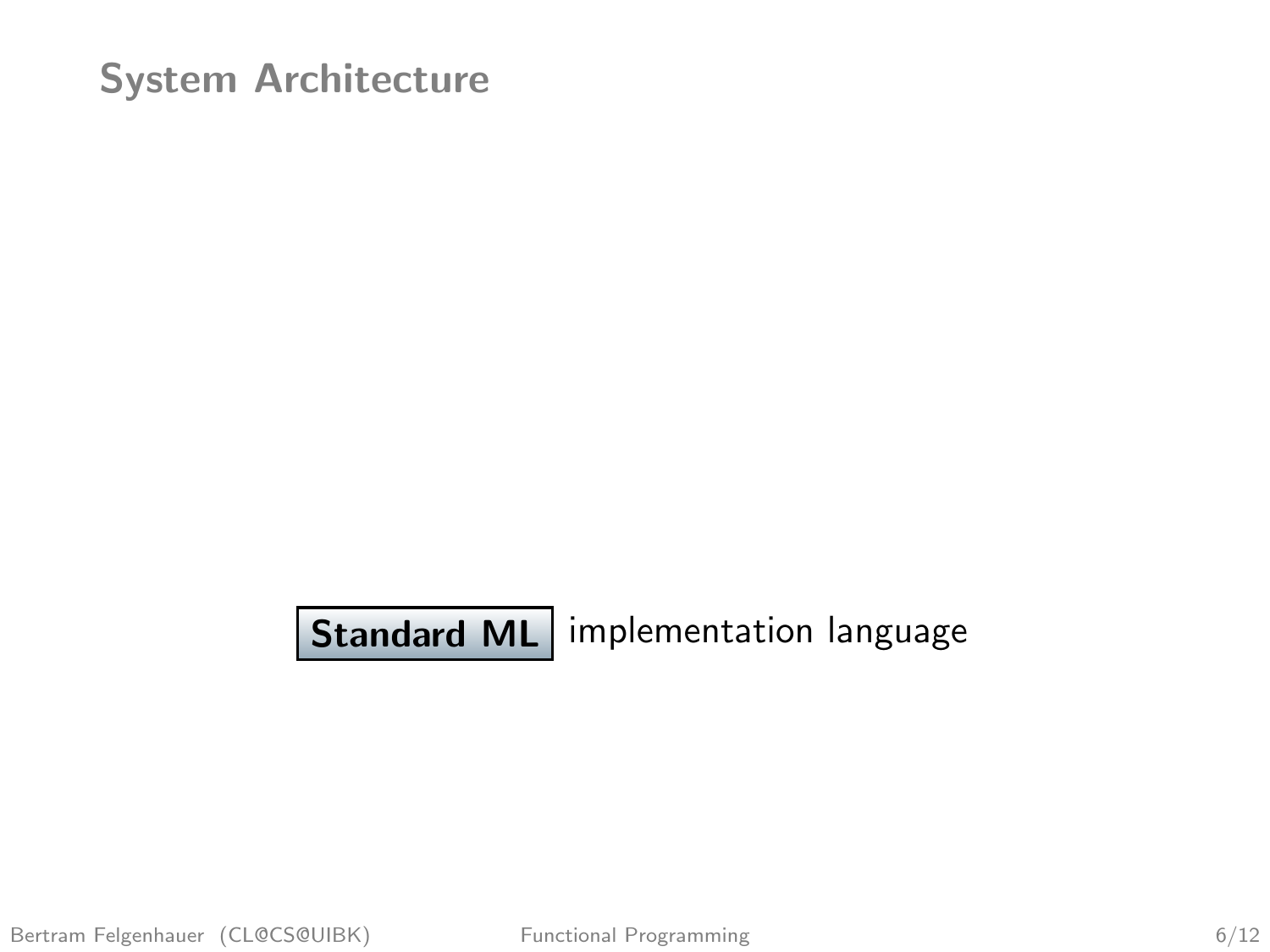$|$  Isabelle/Pure  $|$  generic proof assistant

Standard ML | implementation language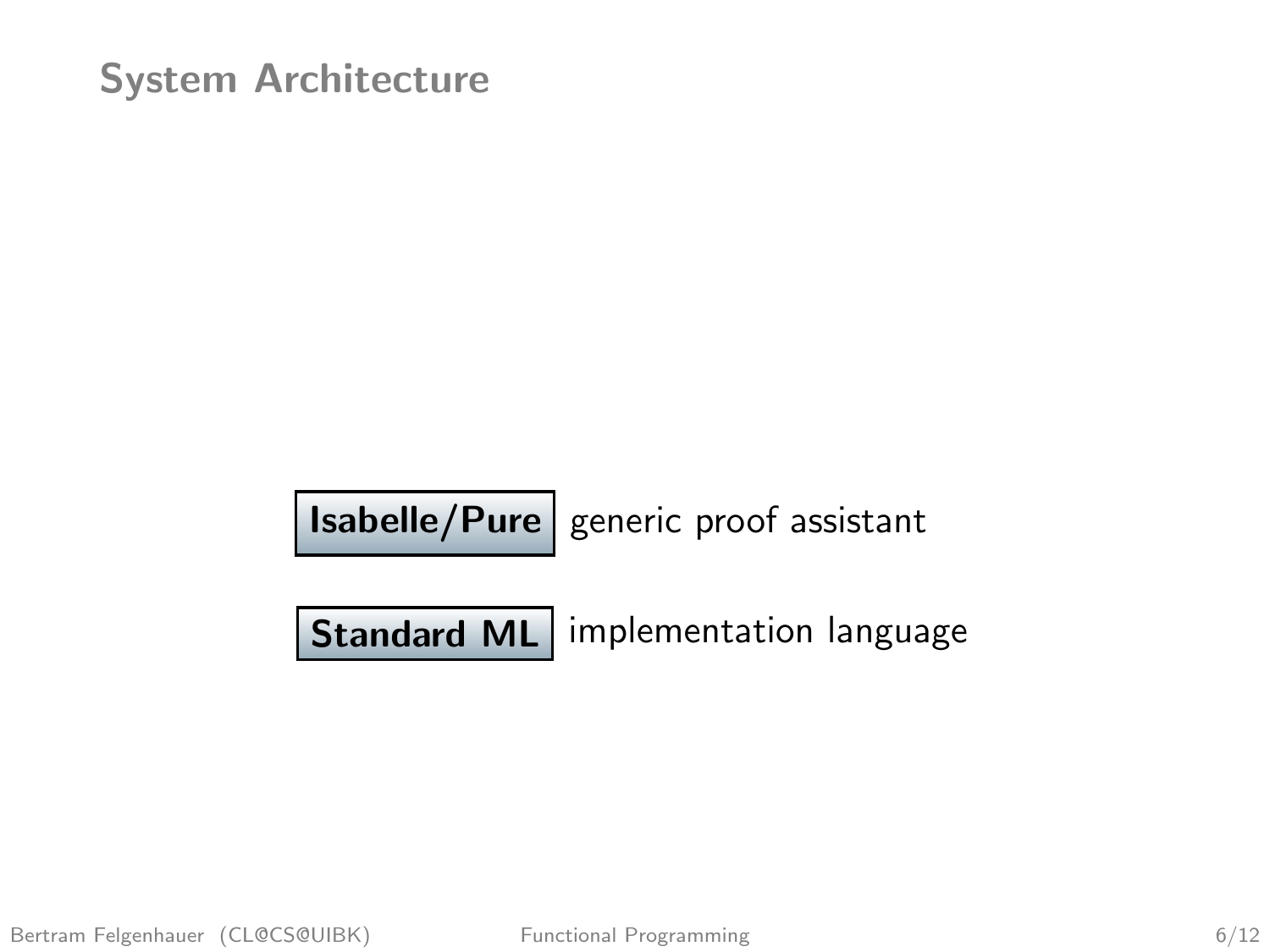[Isabelle/HOL](http://isabelle.in.tum.de) Higher-Order Logic

 $|$  Isabelle/Pure  $|$  generic proof assistant

Standard ML implementation language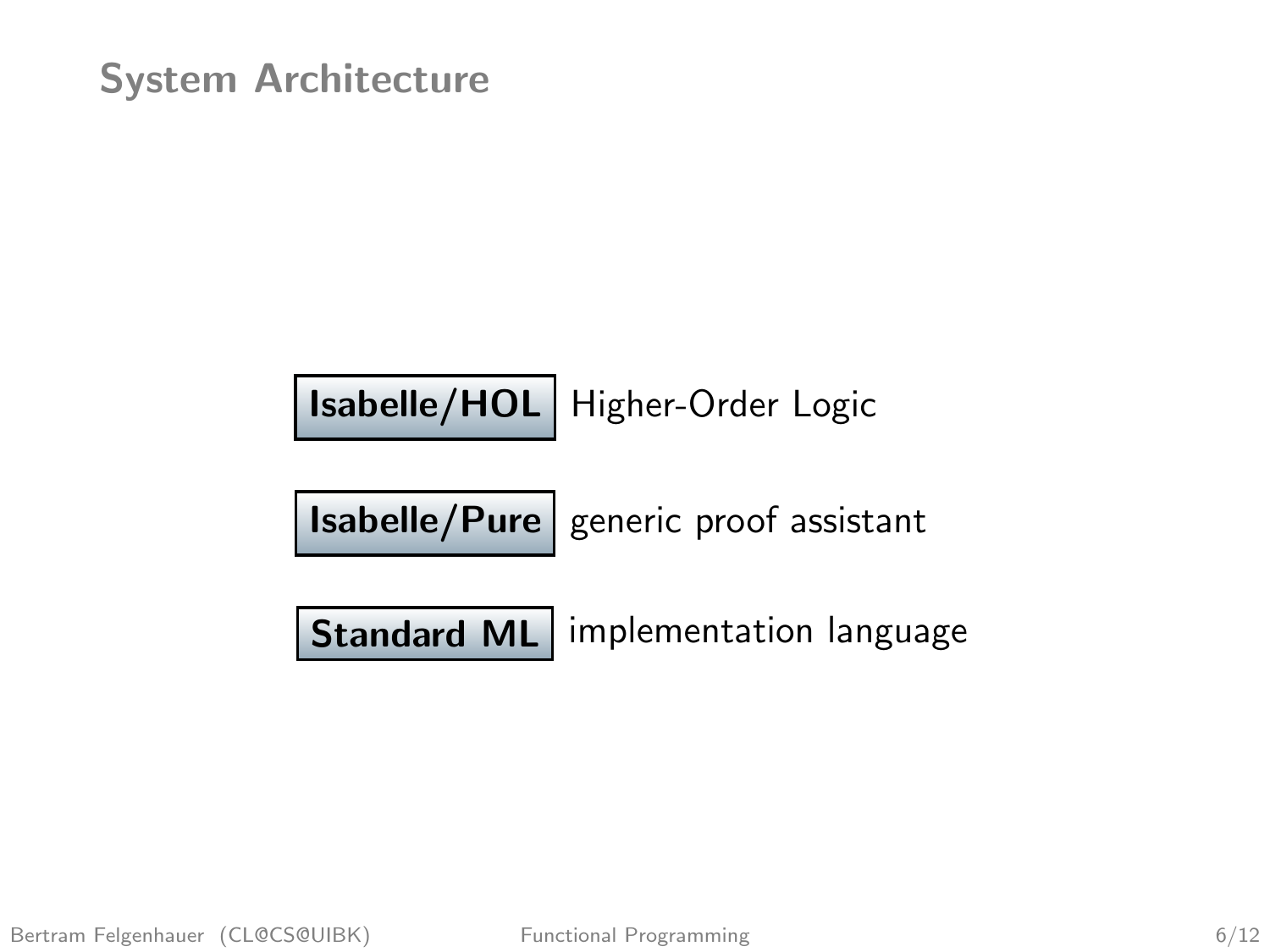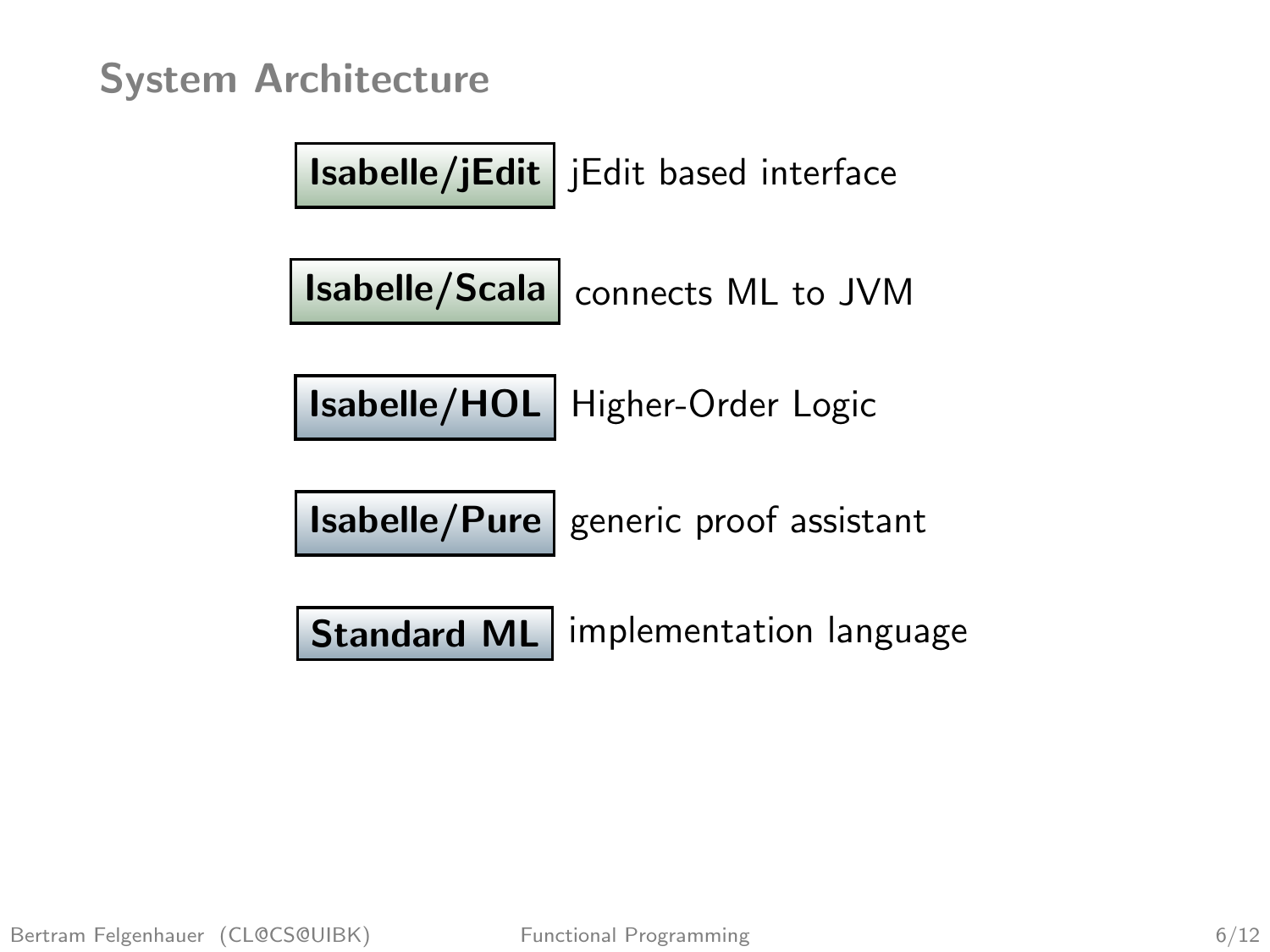#### A Small Trusted Kernel (aka the LCF approach)

- abstract type thm for theorems
- small set of trusted functions that create theorems
- no other way to create theorems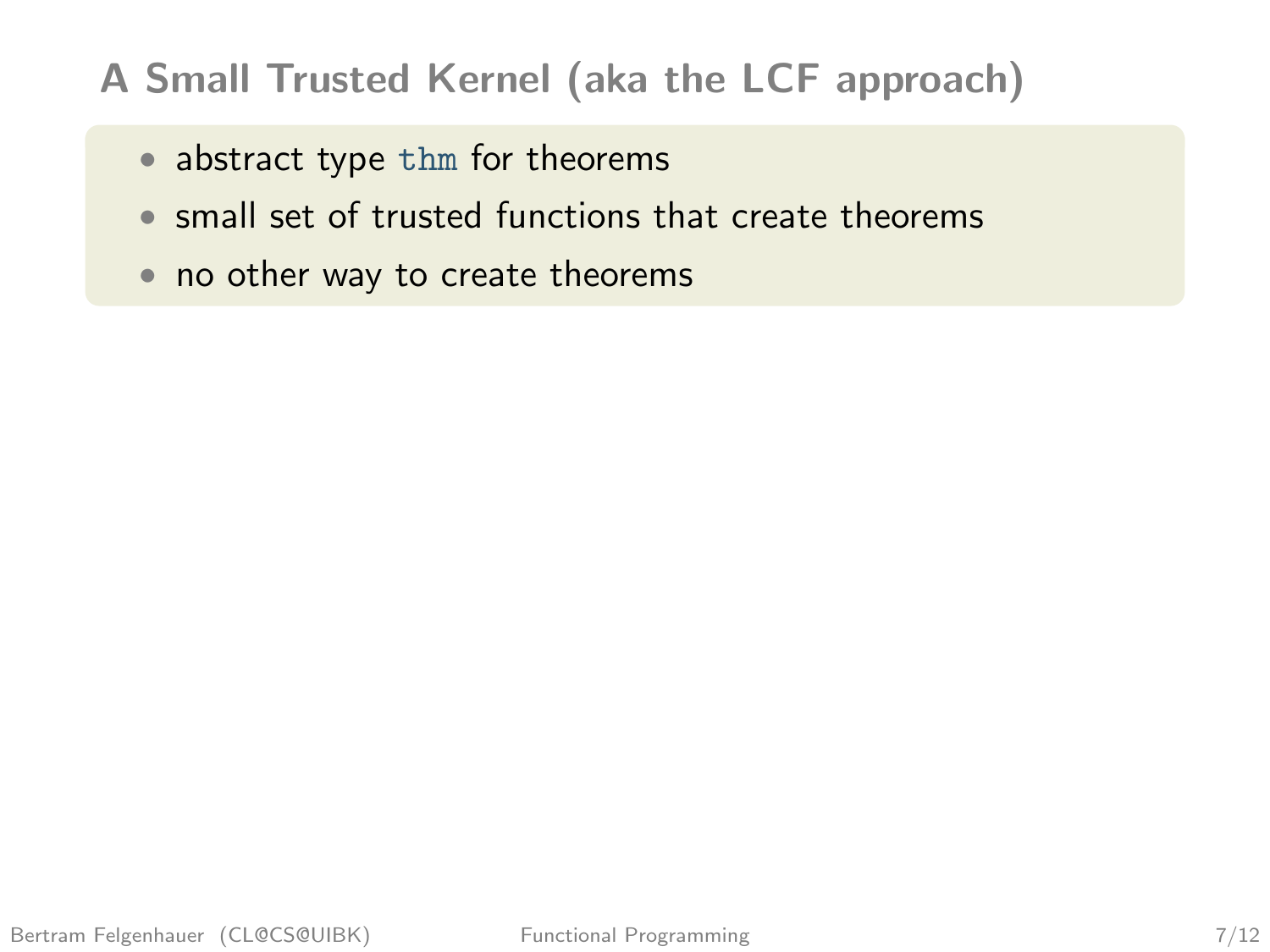#### A Small Trusted Kernel (aka the LCF approach)

- abstract type thm for theorems
- small set of trusted functions that create theorems
- no other way to create theorems

```
sig
   type thm
    val assume : form \rightarrow thm
    val implies_intr : form \rightarrow thm \rightarrow thm
   val implies_elim : thm -> thm -> thm
                                           ...
end
                                                                                            \overline{\phi \vdash \phi}\Gamma \vdash \psi\Gamma \backslash \{ \phi \} \, \vdash \phi \! \! \rightarrow \!\! \psi\Gamma \vdash \phi \quad \Gamma \vdash \phi \rightarrow \psi\Gamma \vdash \psi
```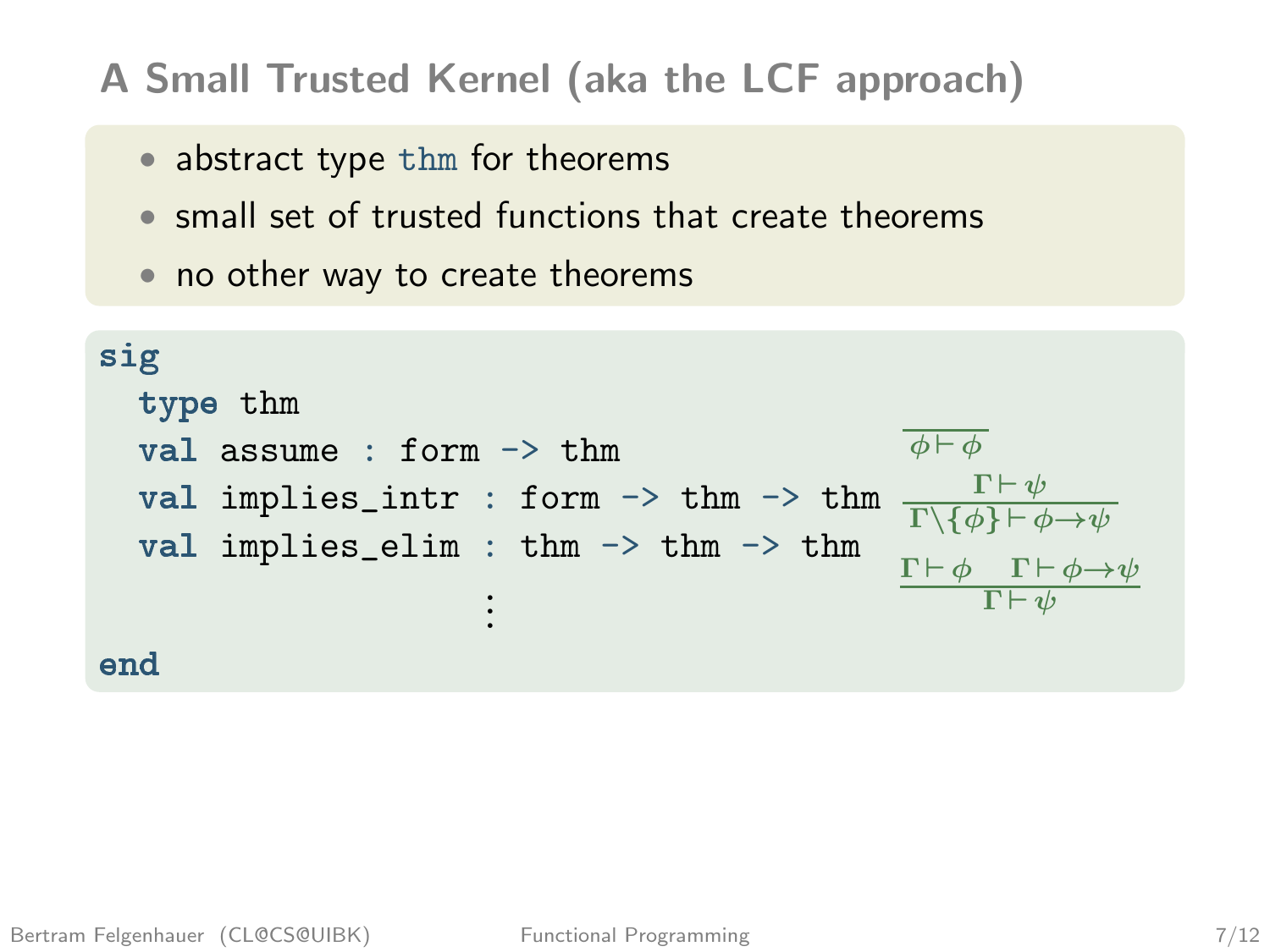# Higher-Order Logic

- $HOL = Functional Programming + Logic$
- data types (datatype)
- recursive functions (fun)
- logical connectives  $(\wedge, \vee, \longrightarrow, \forall, \exists, \dots)$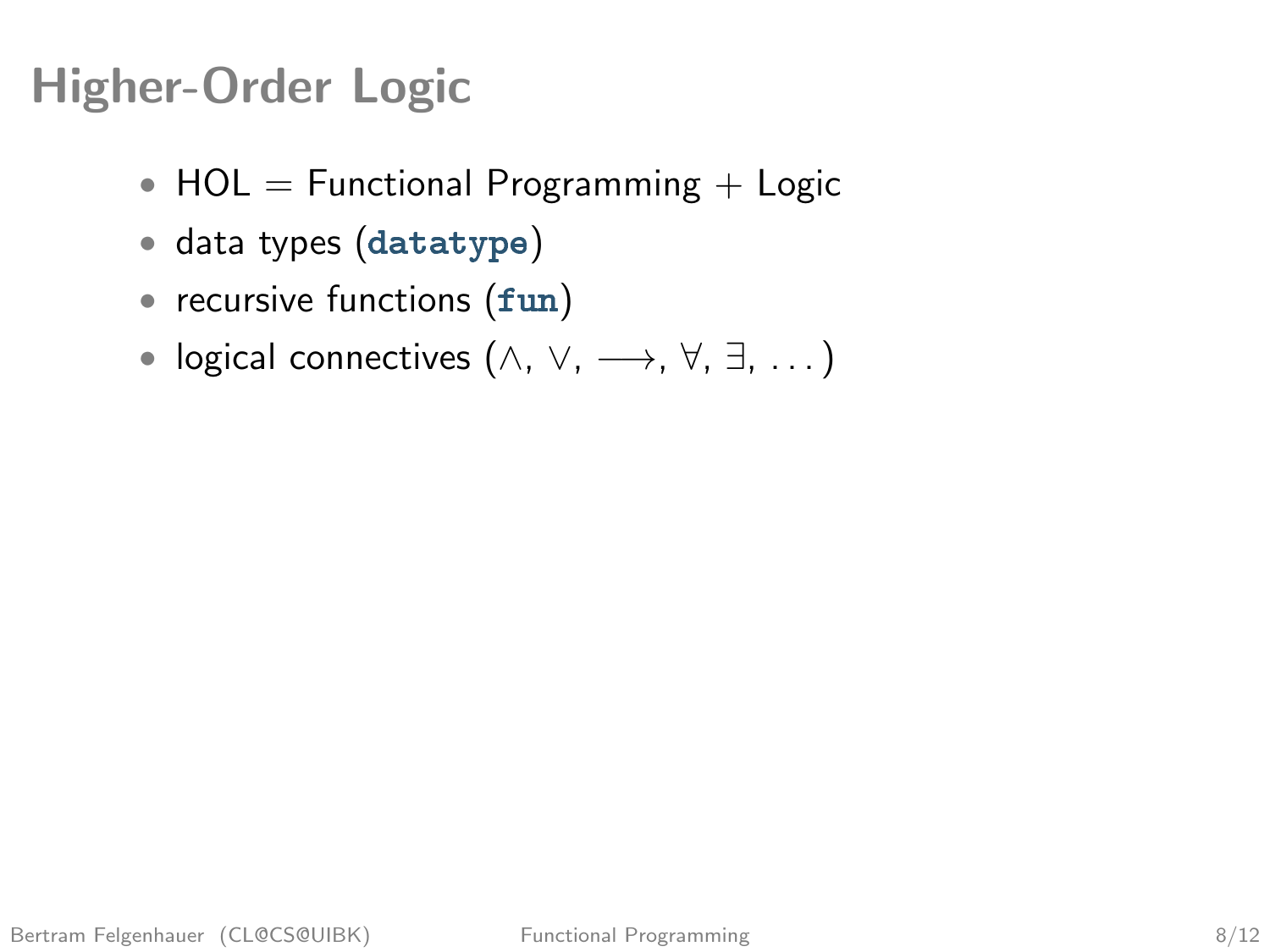

Bertram Felgenhauer (CL@CS@UIBK) Functional Programming 9/12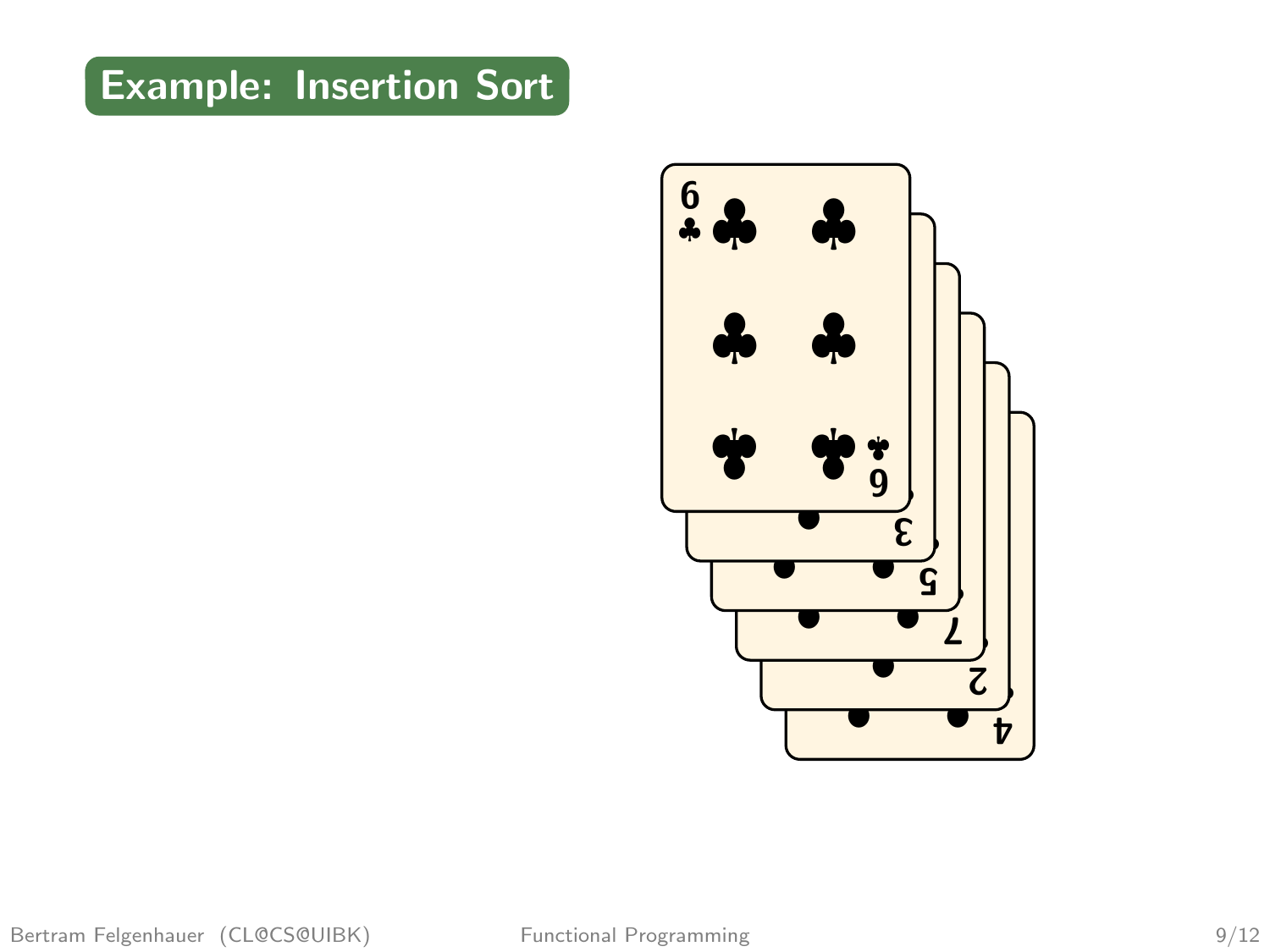

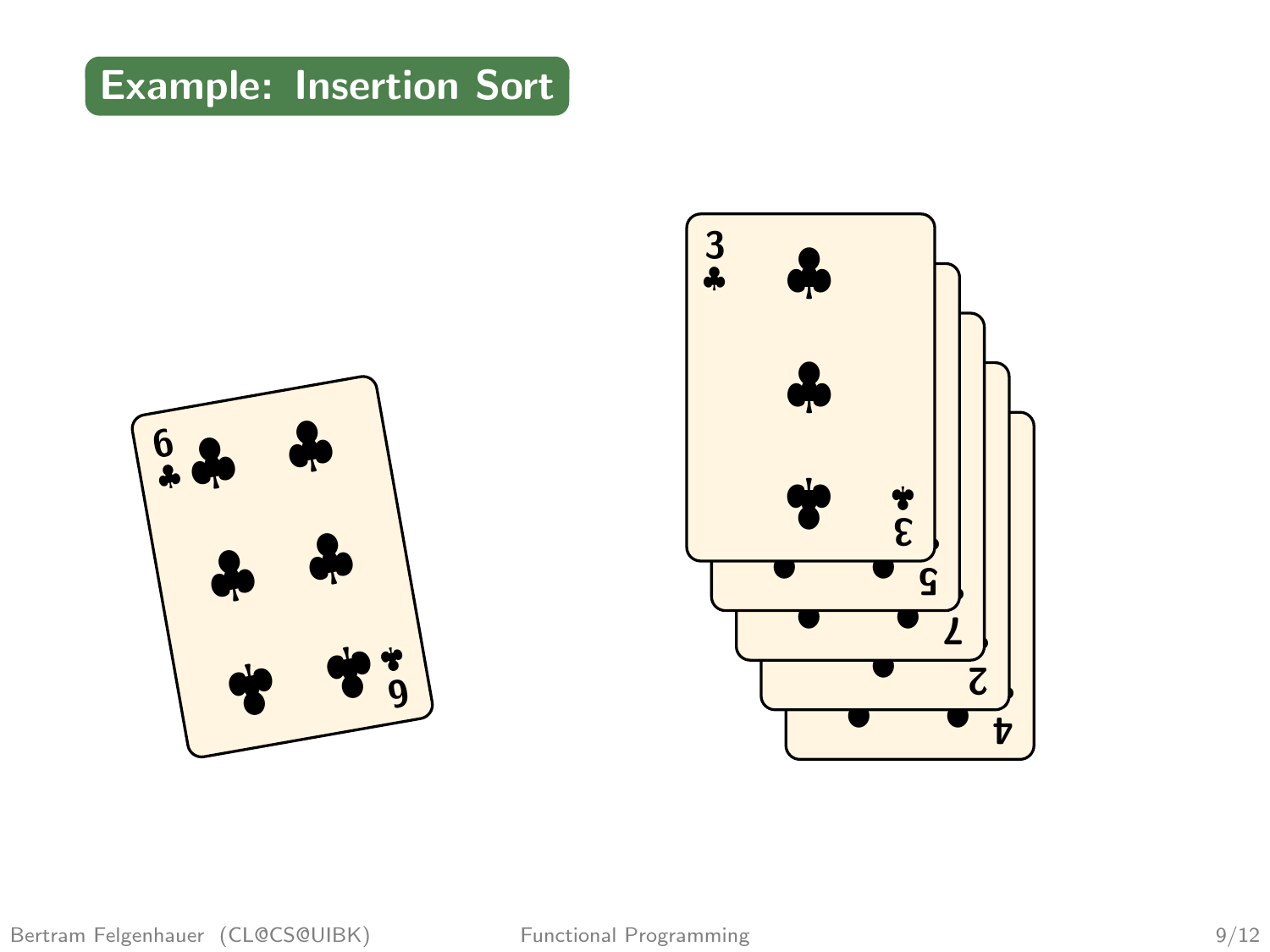

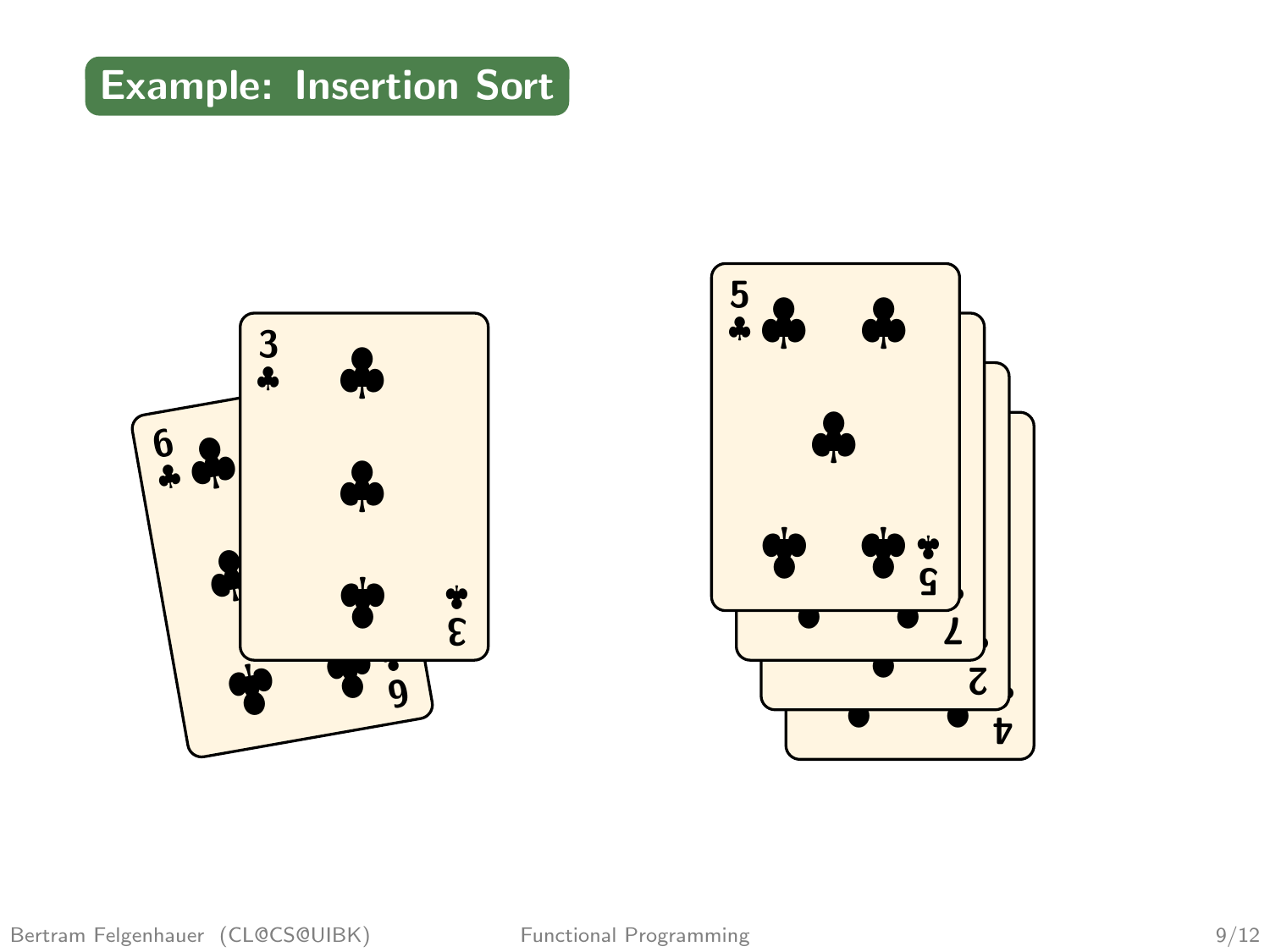

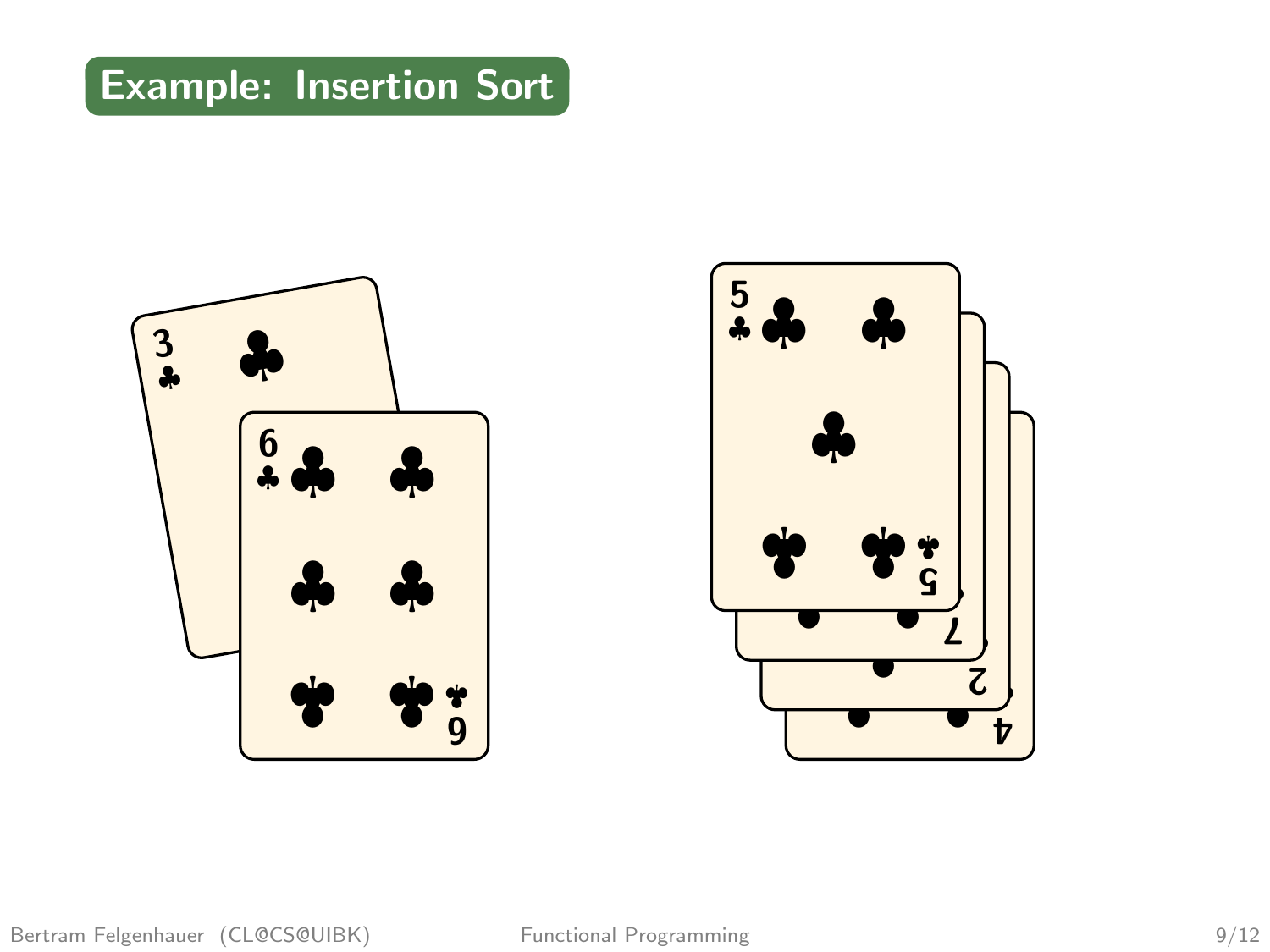

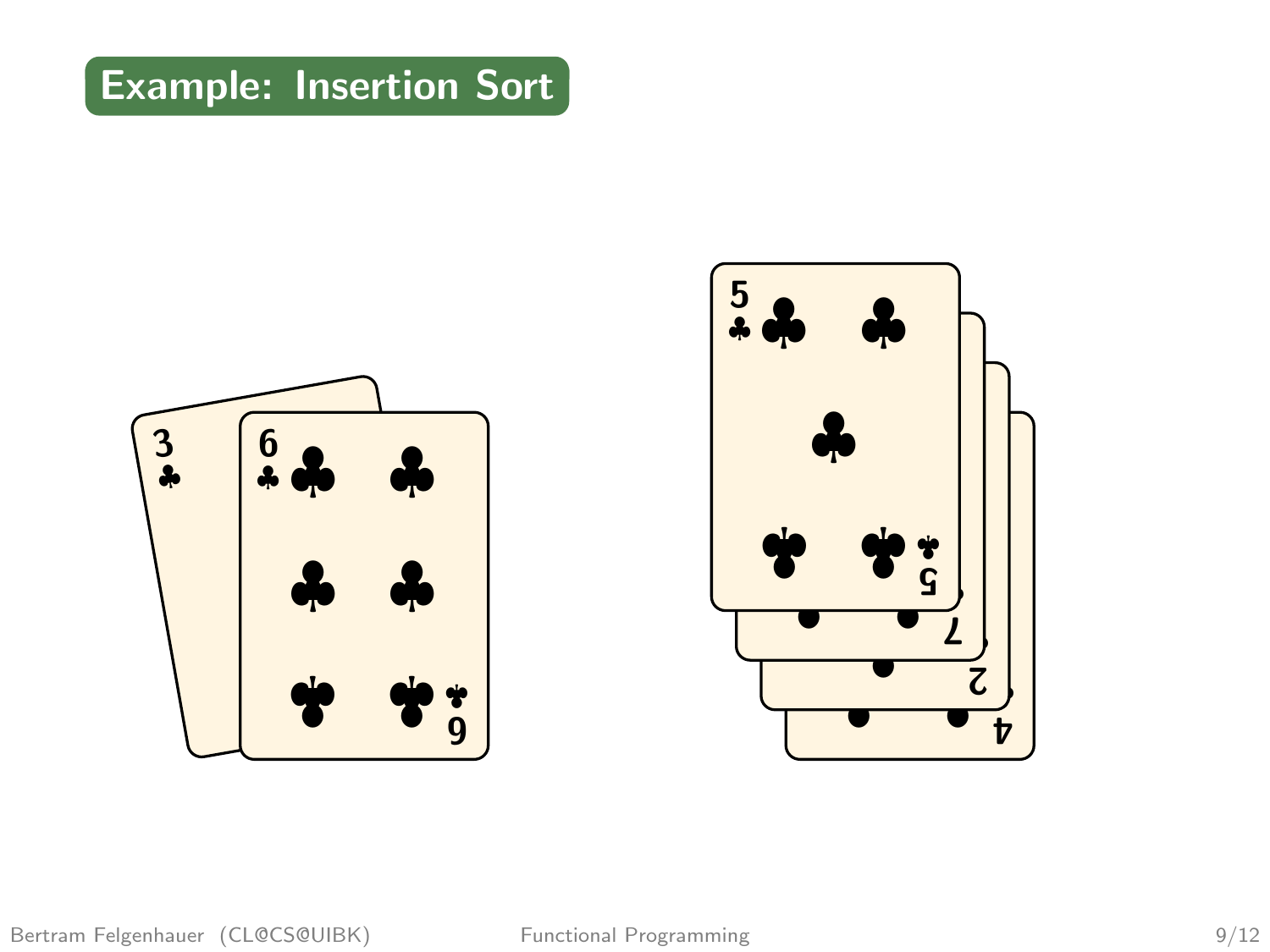

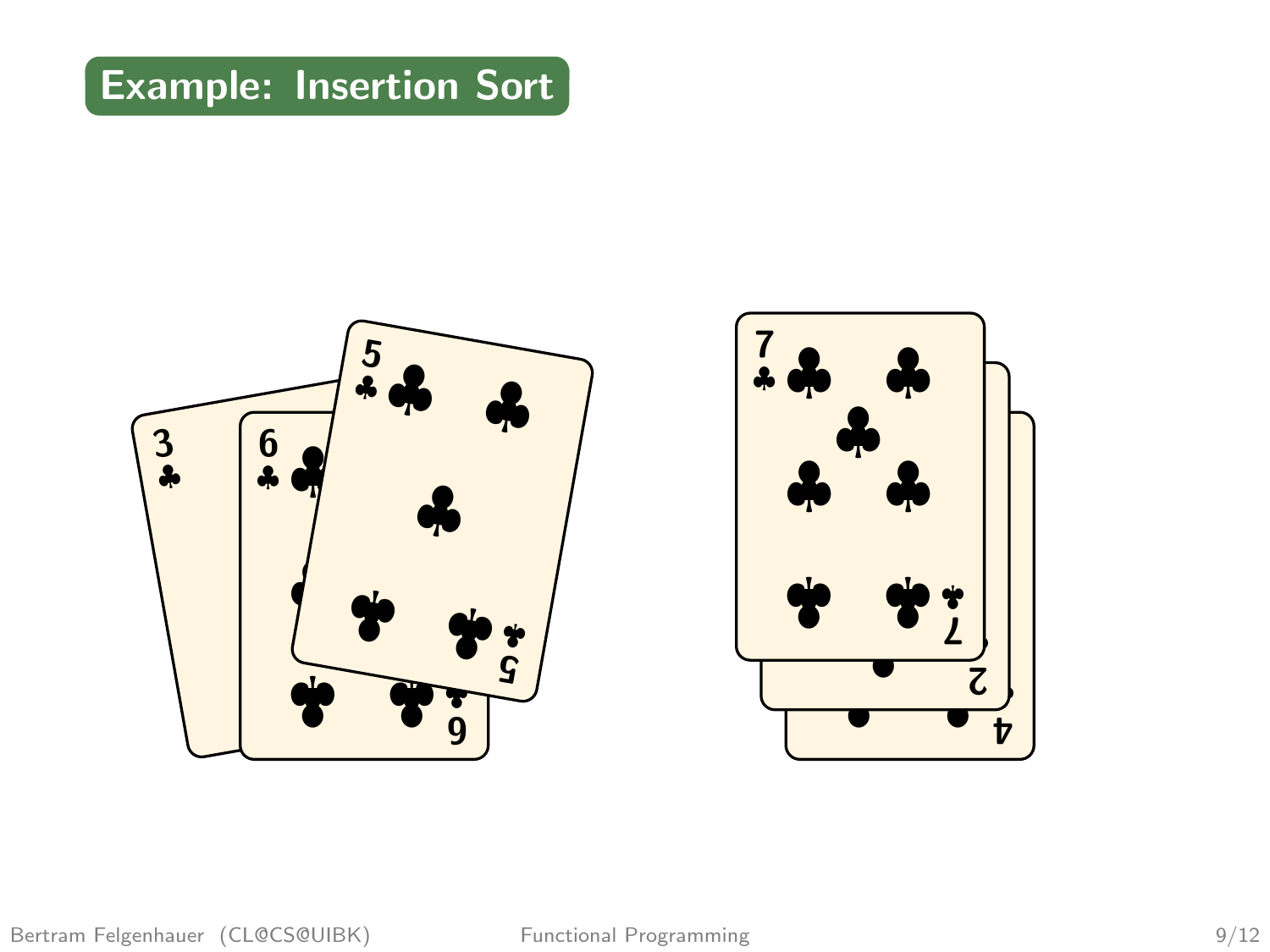

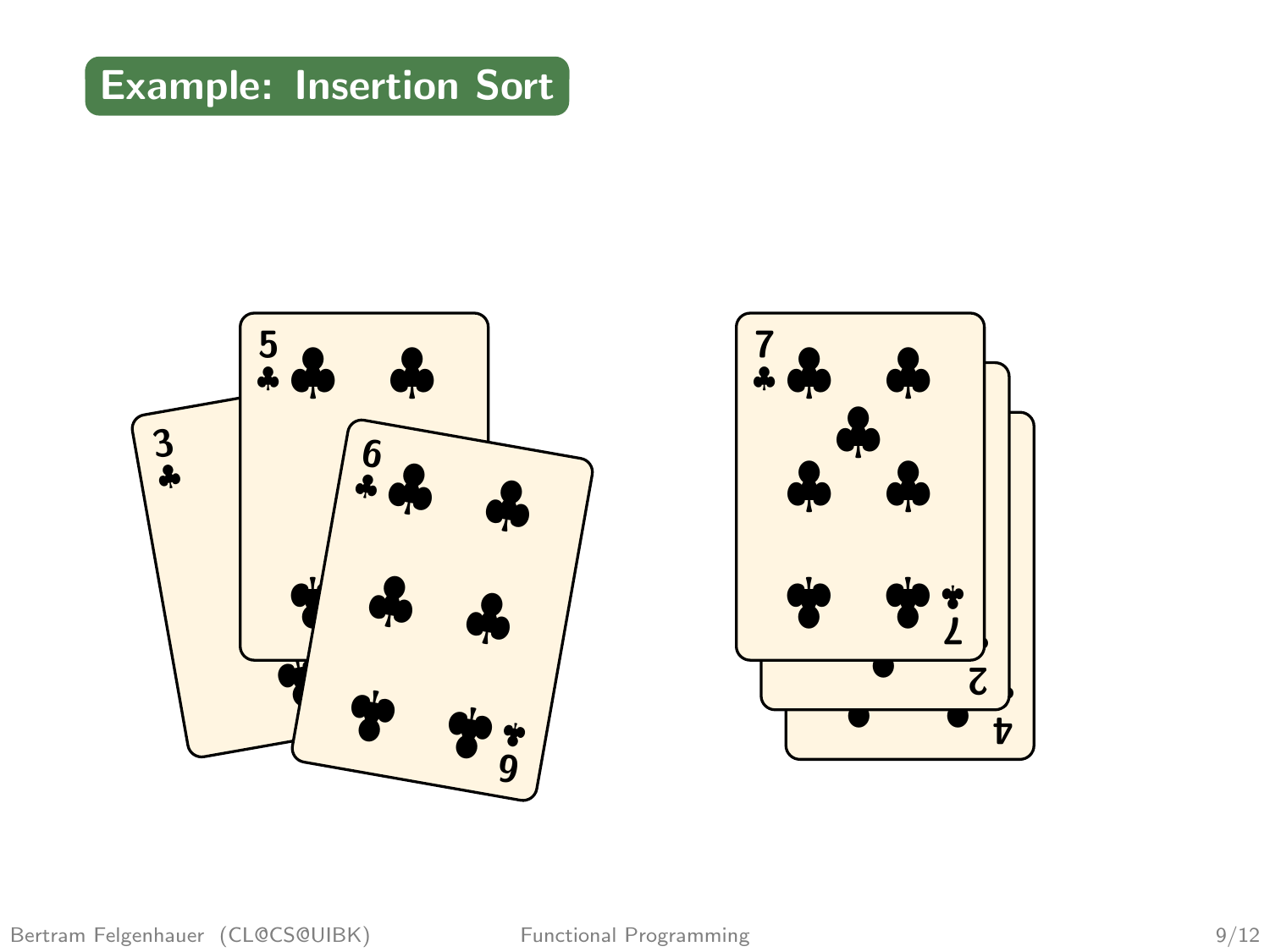

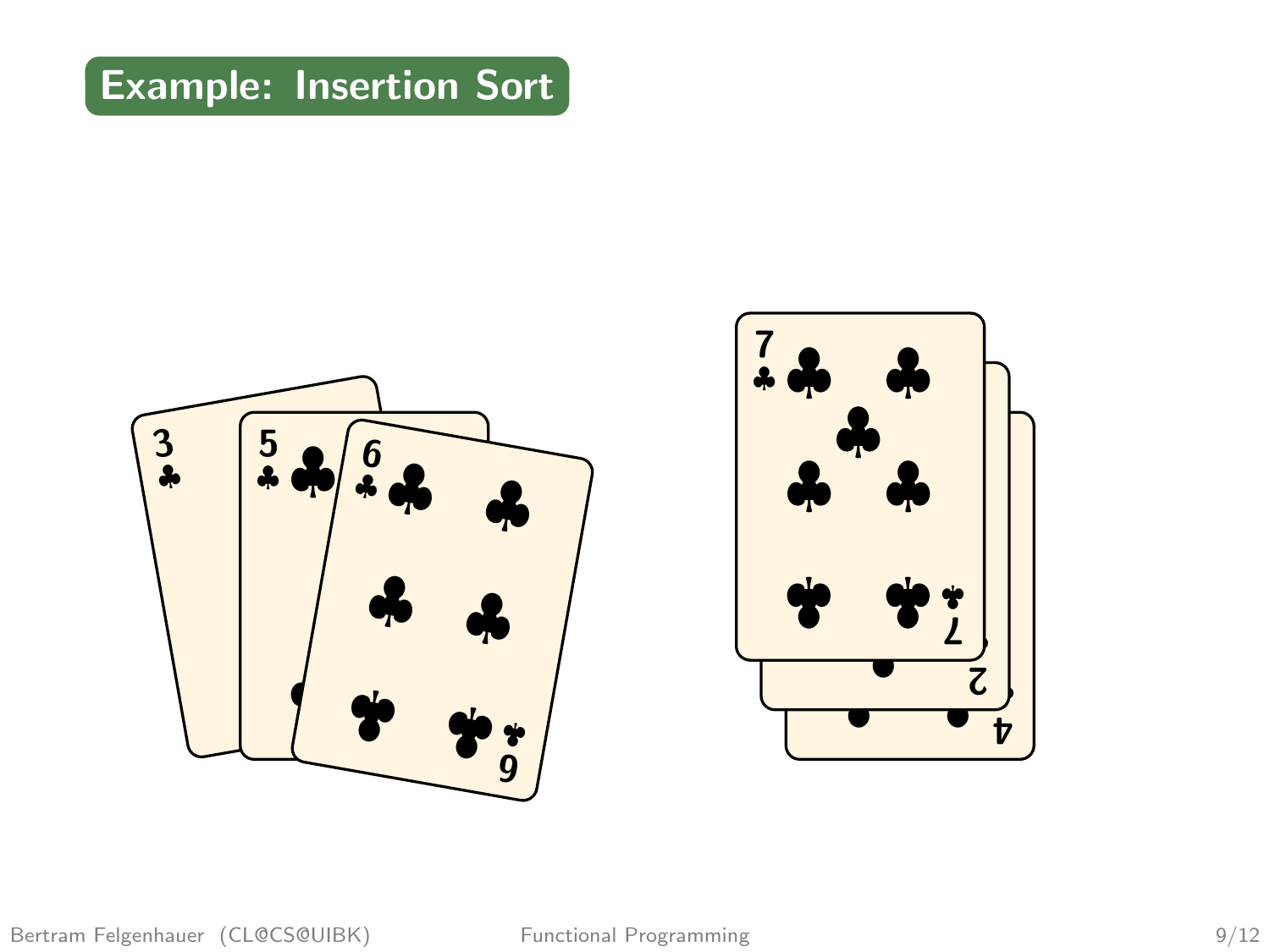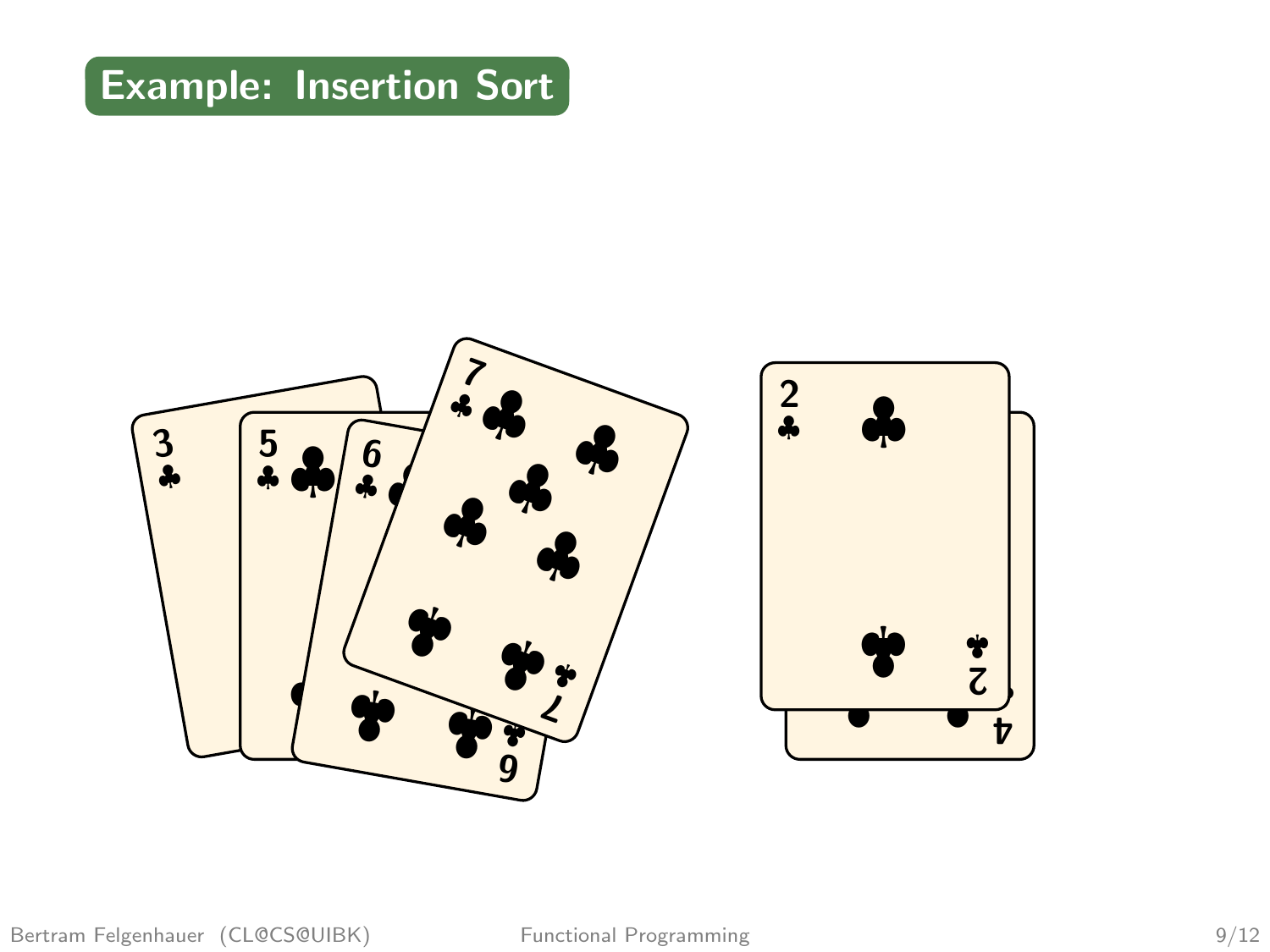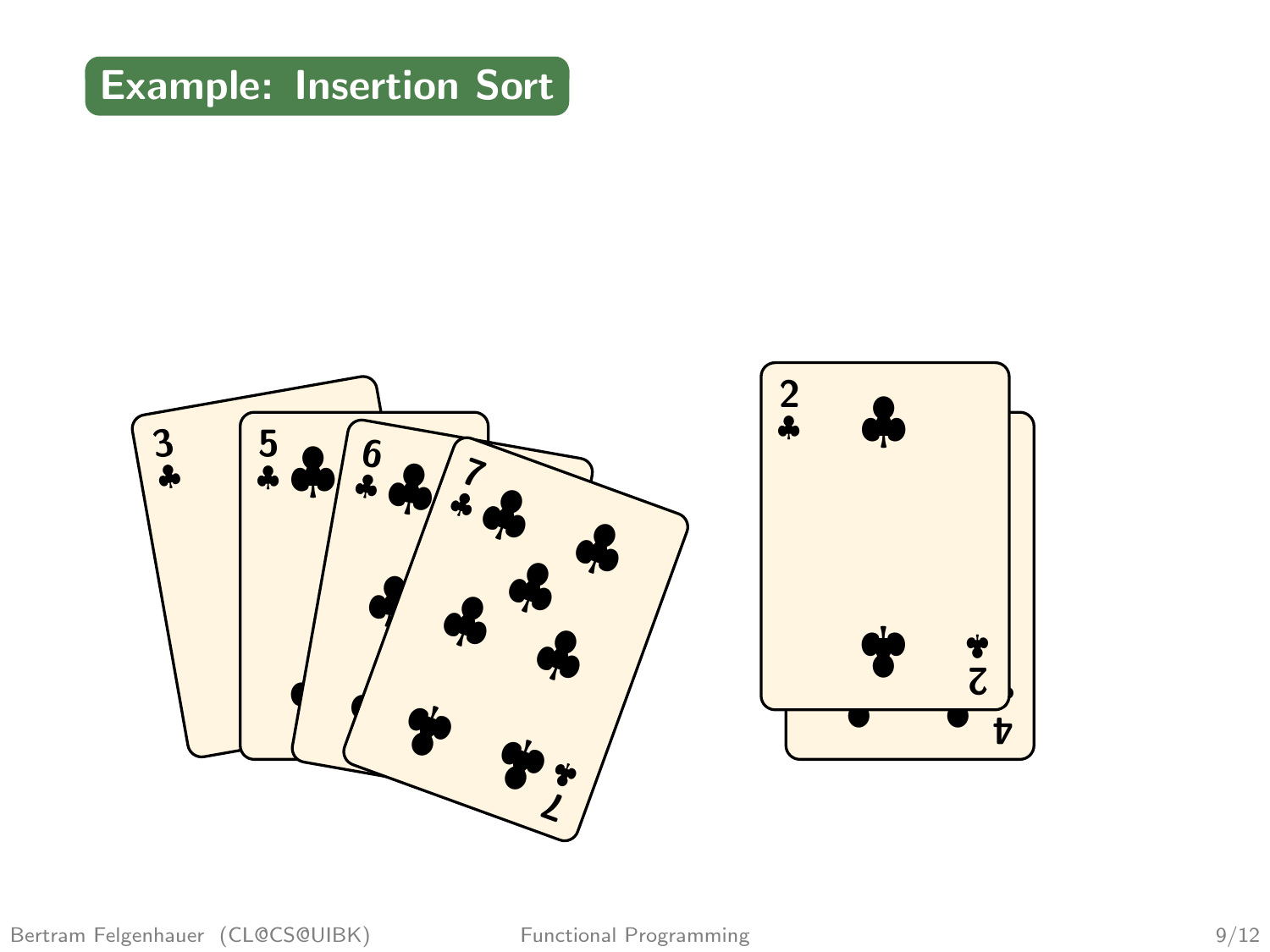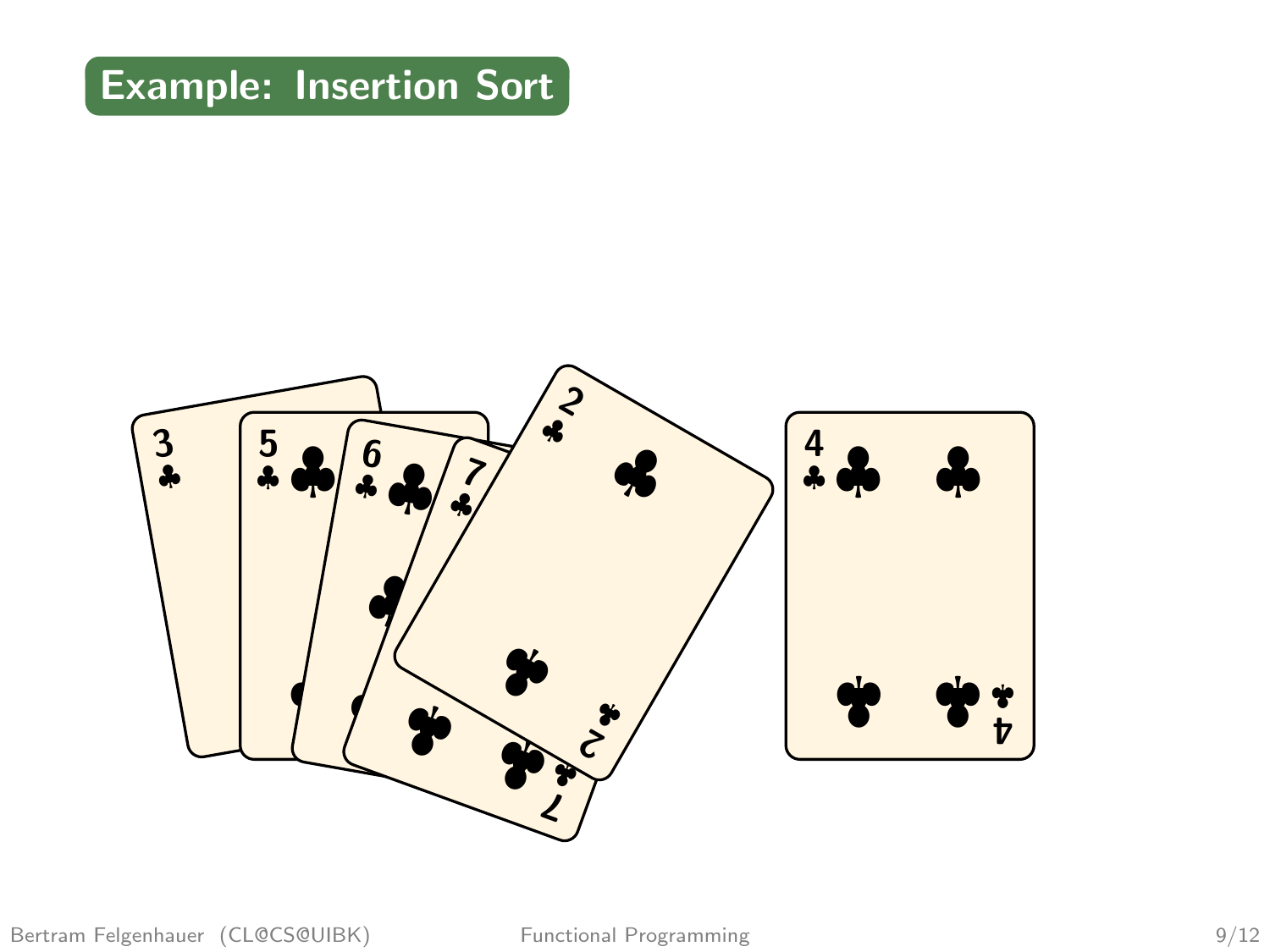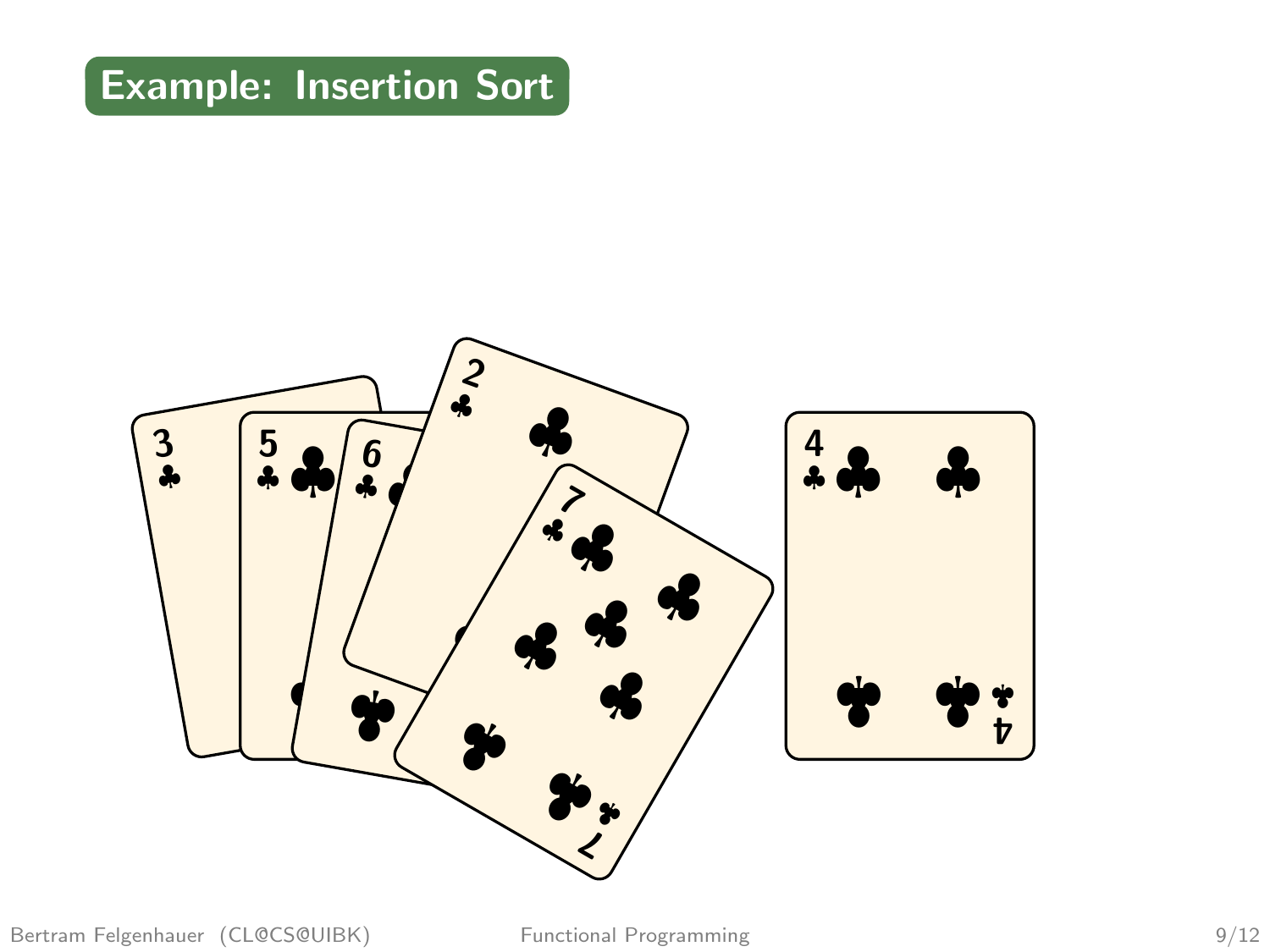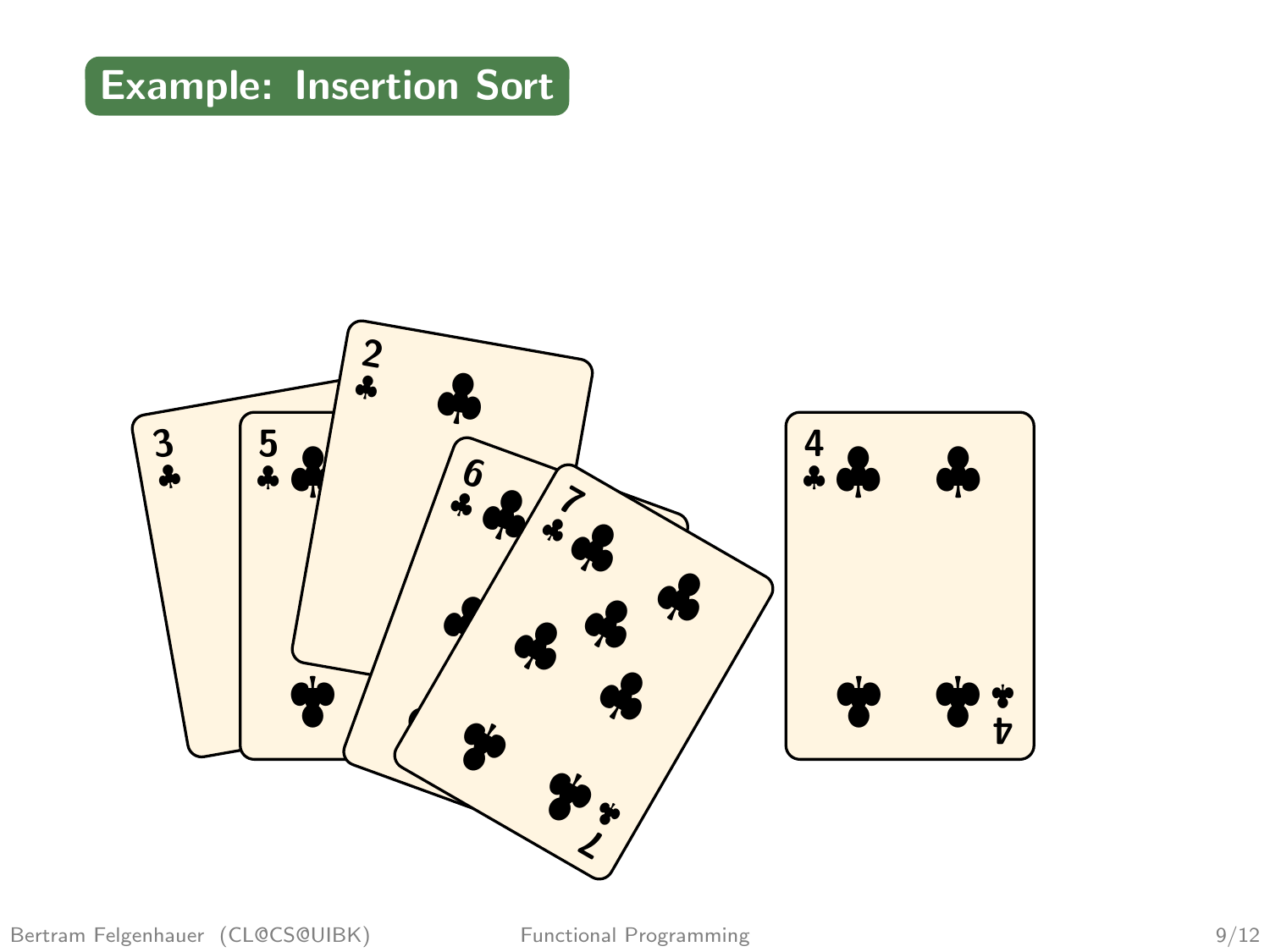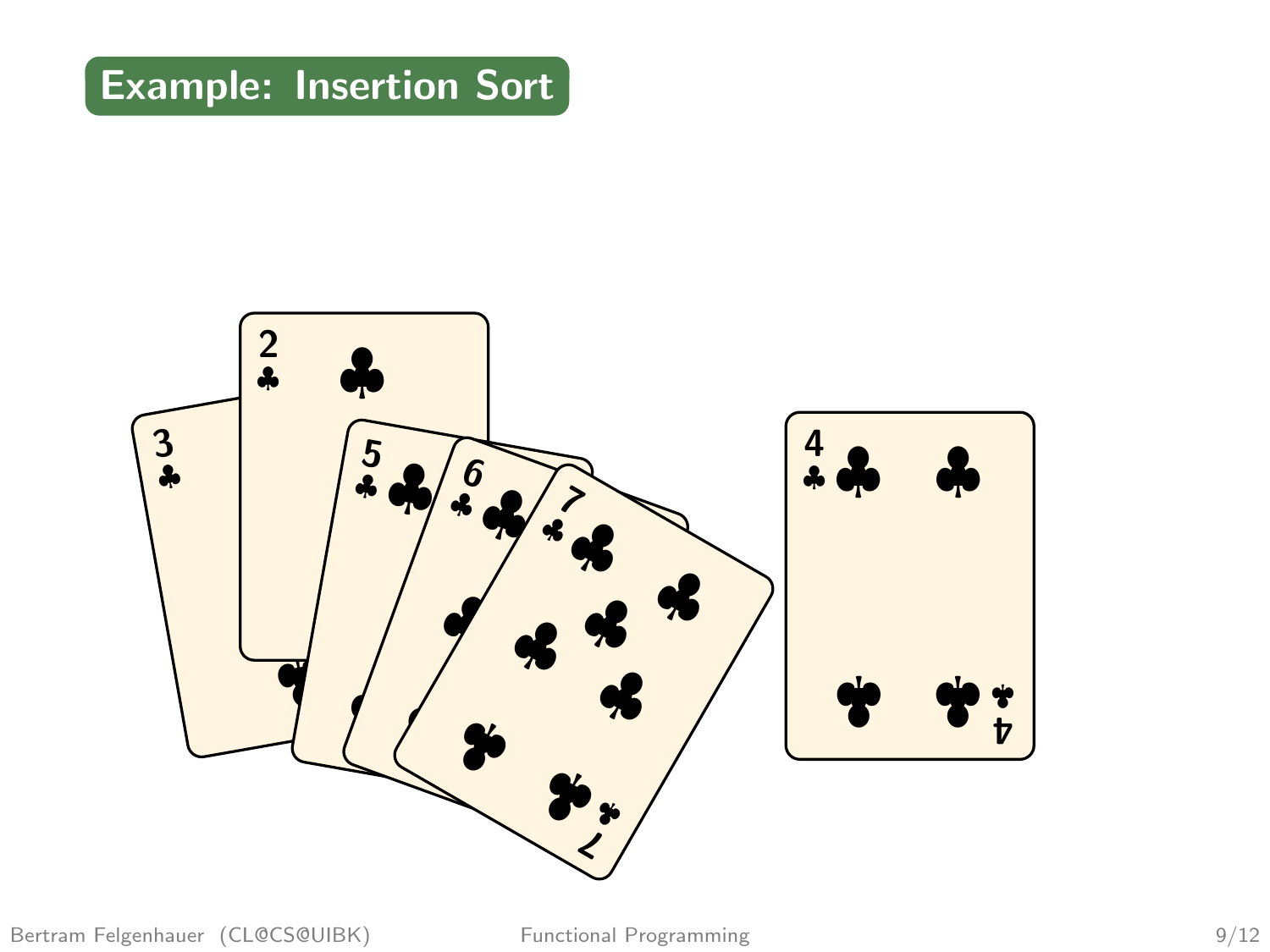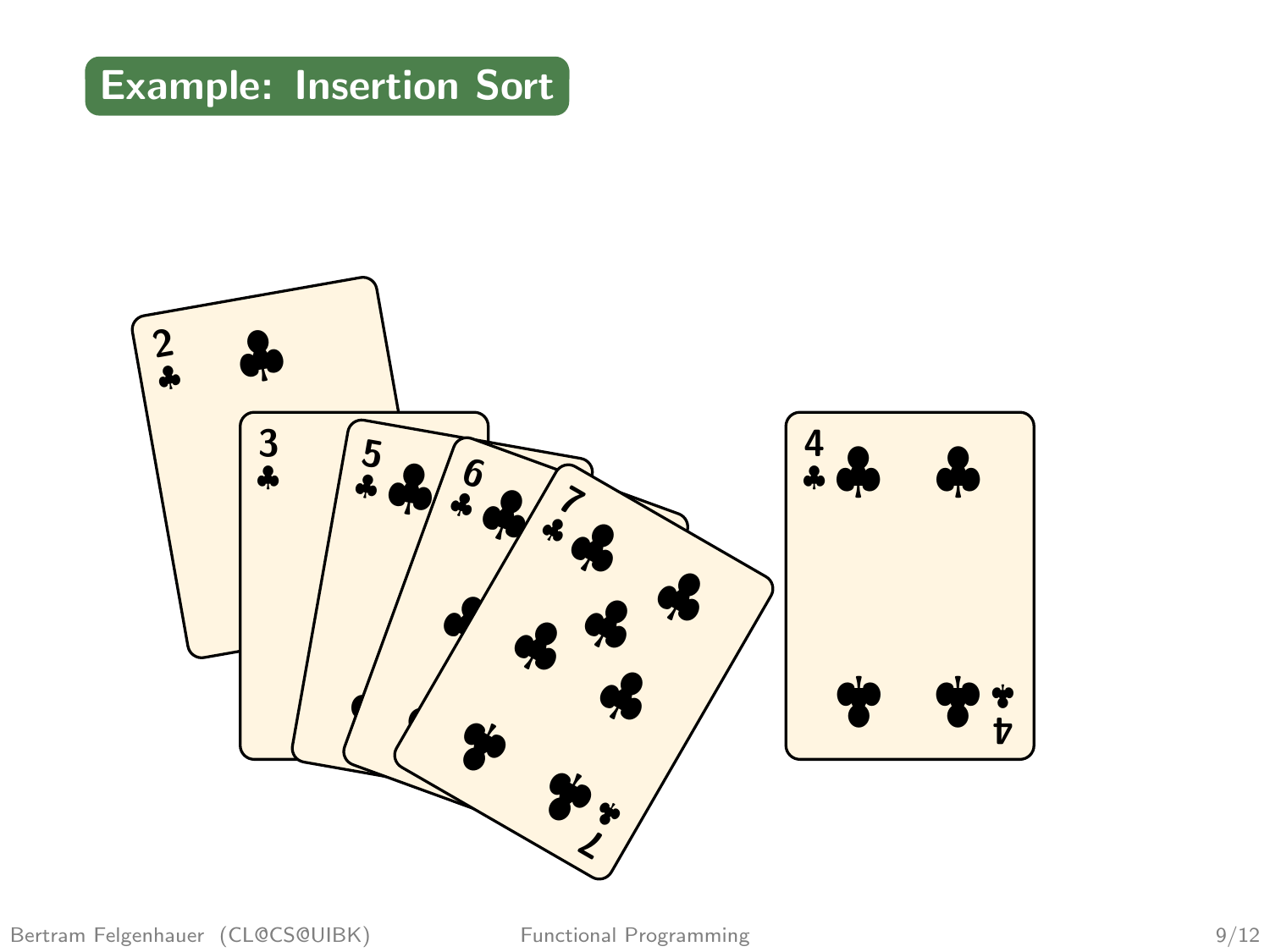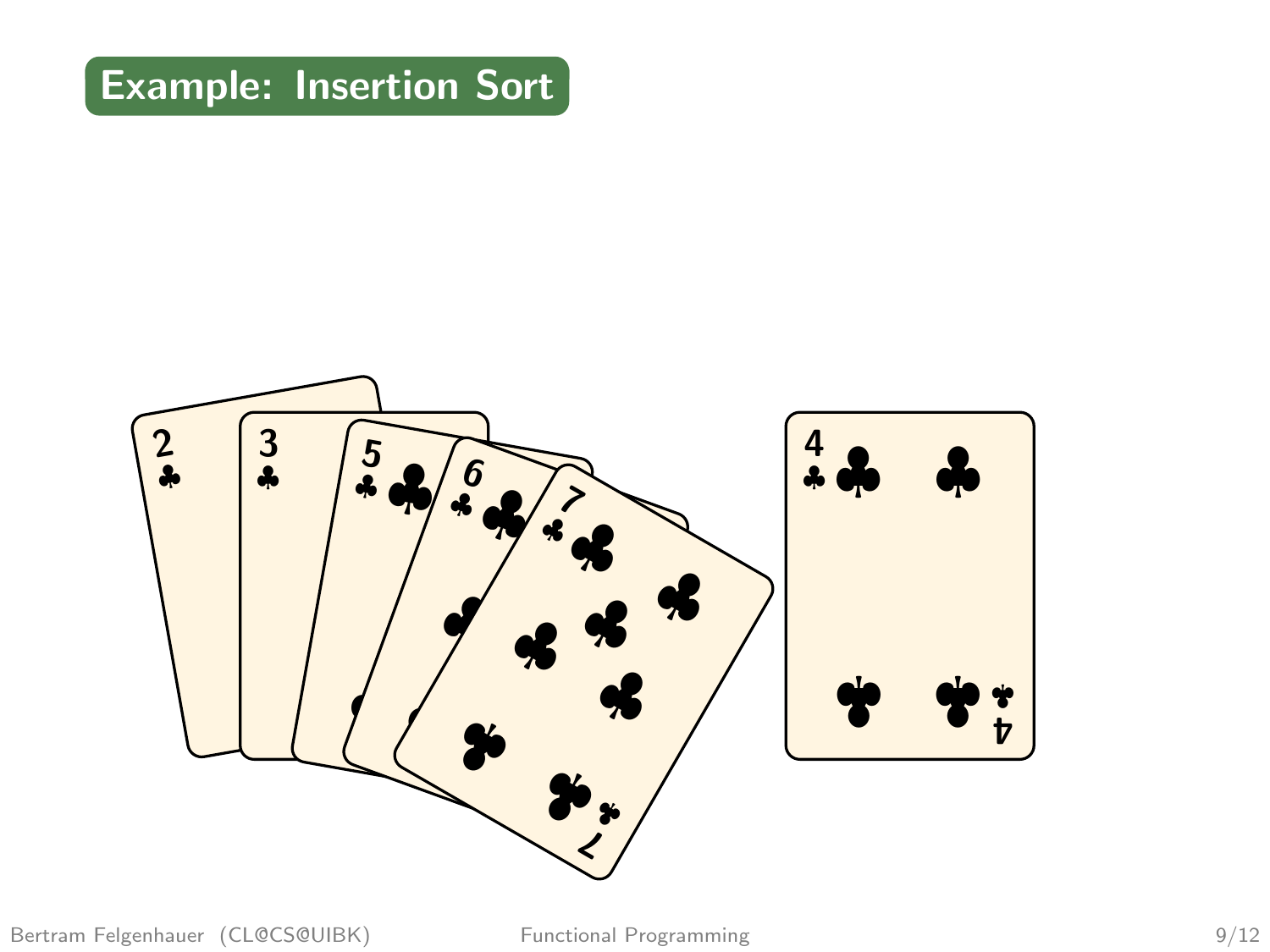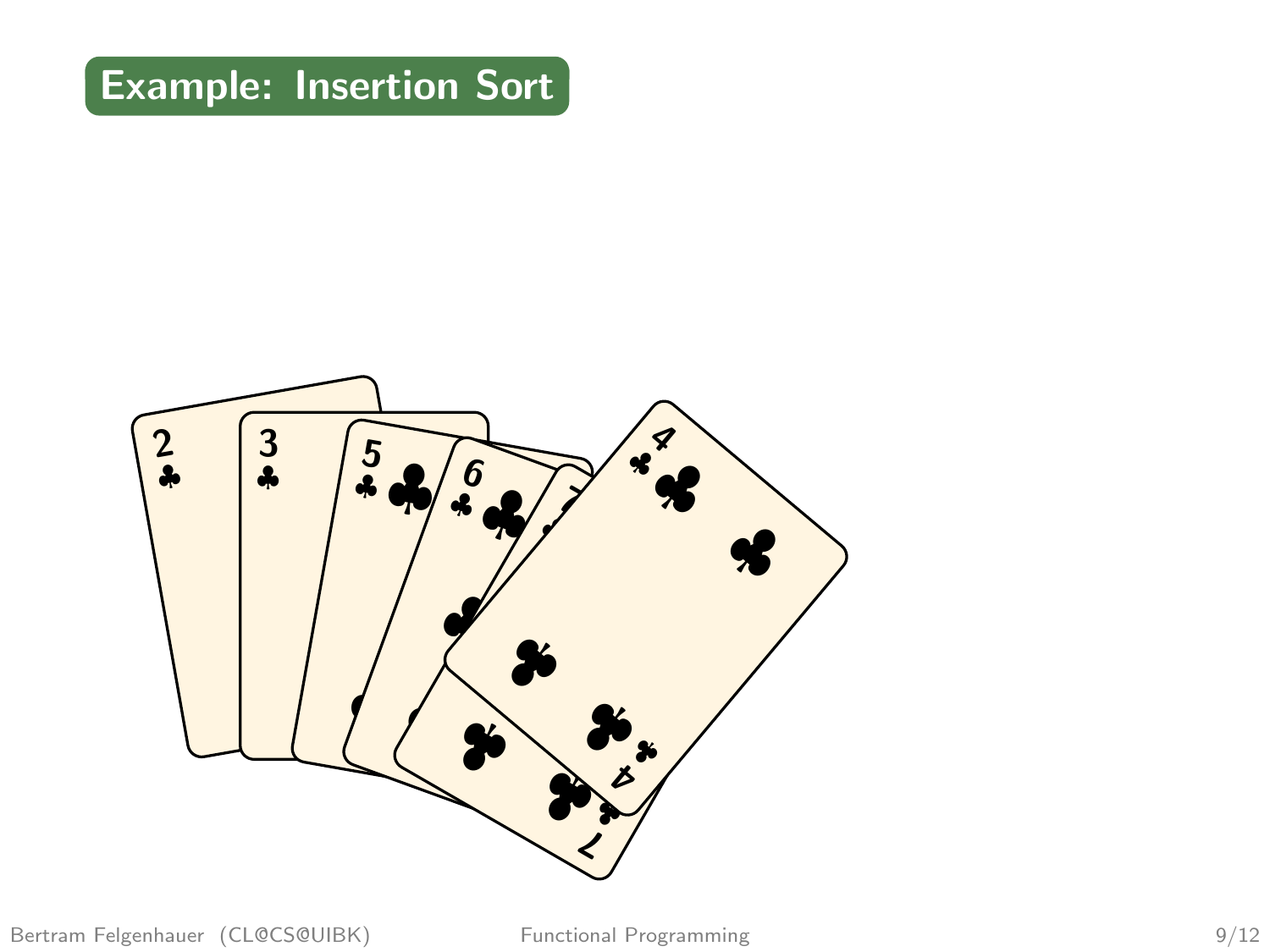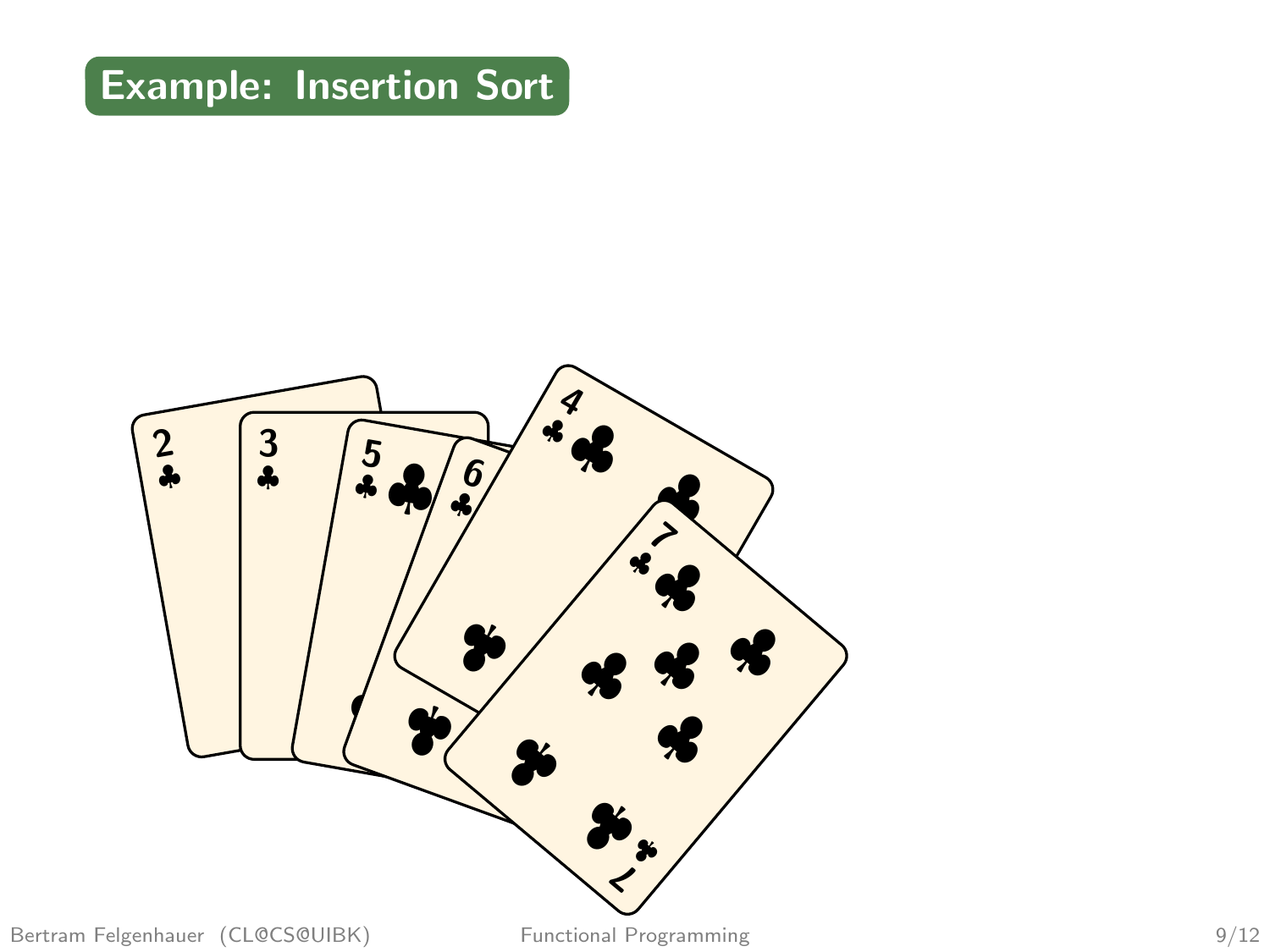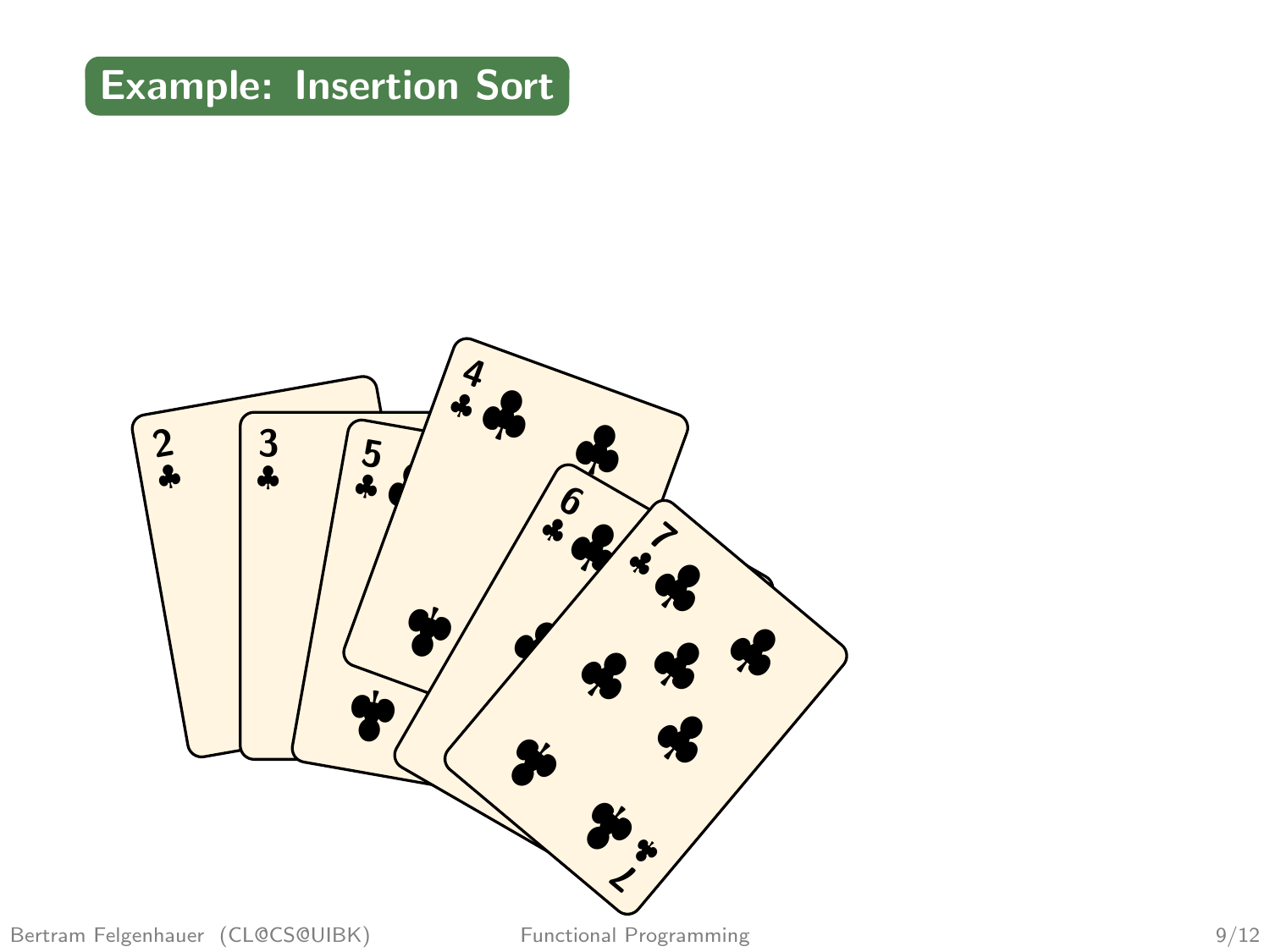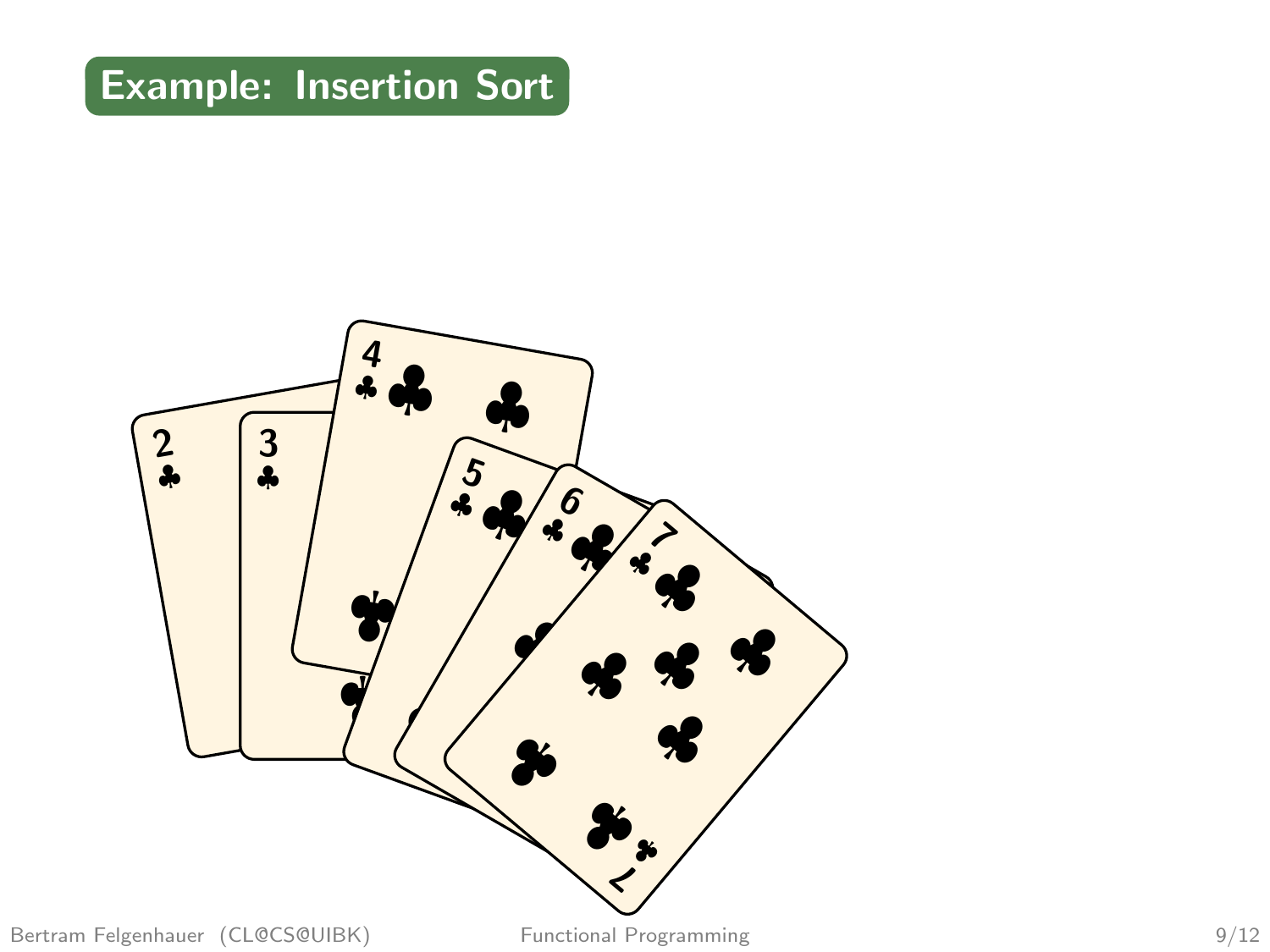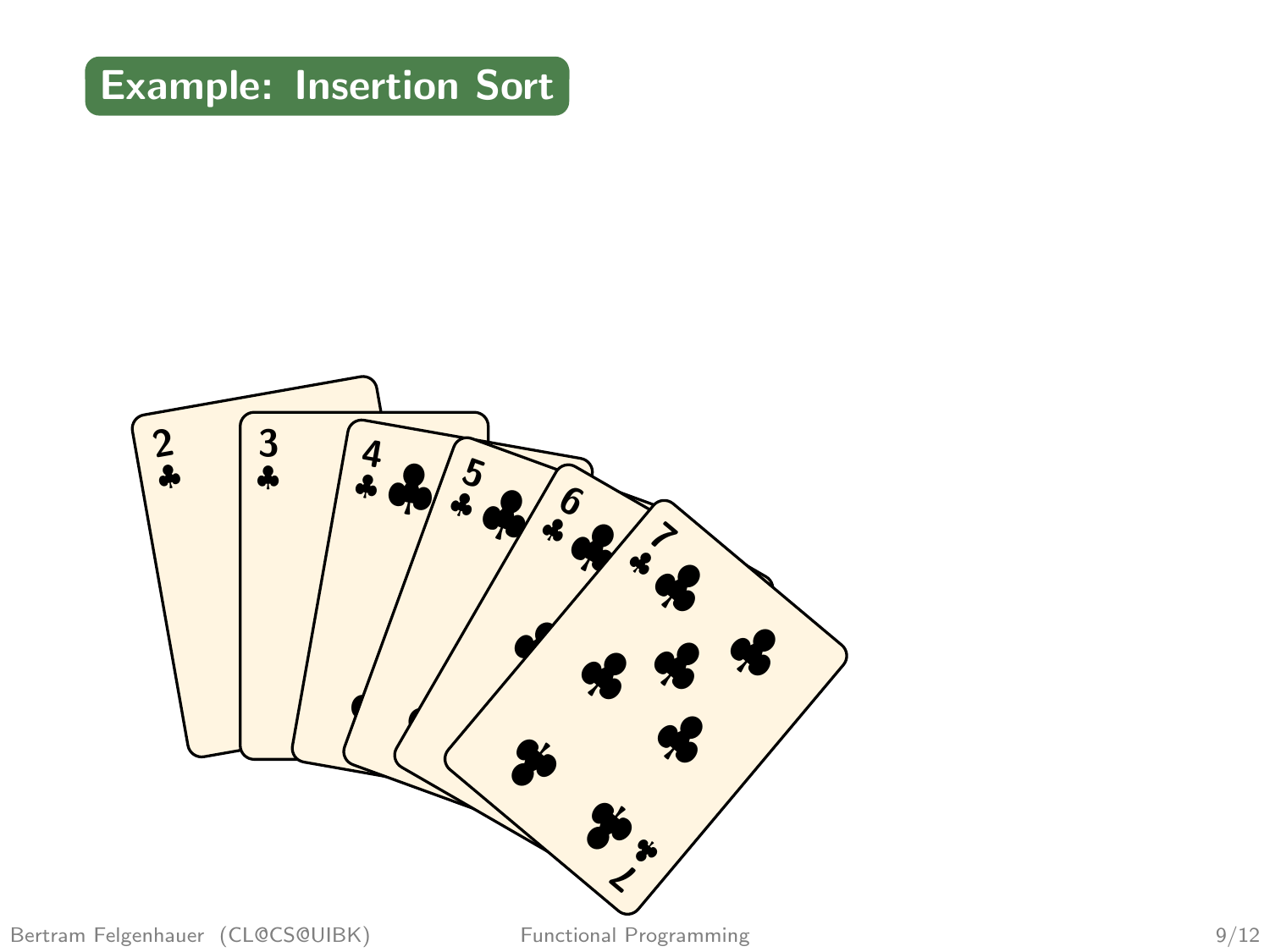#### A Functional Implementation

• inserting an element into a sorted list

```
let rec insert x = function\begin{bmatrix} \end{bmatrix} \rightarrow \begin{bmatrix} x \end{bmatrix}| y::ys -> if x \le y then x::y::yselse y :: insert x ys
```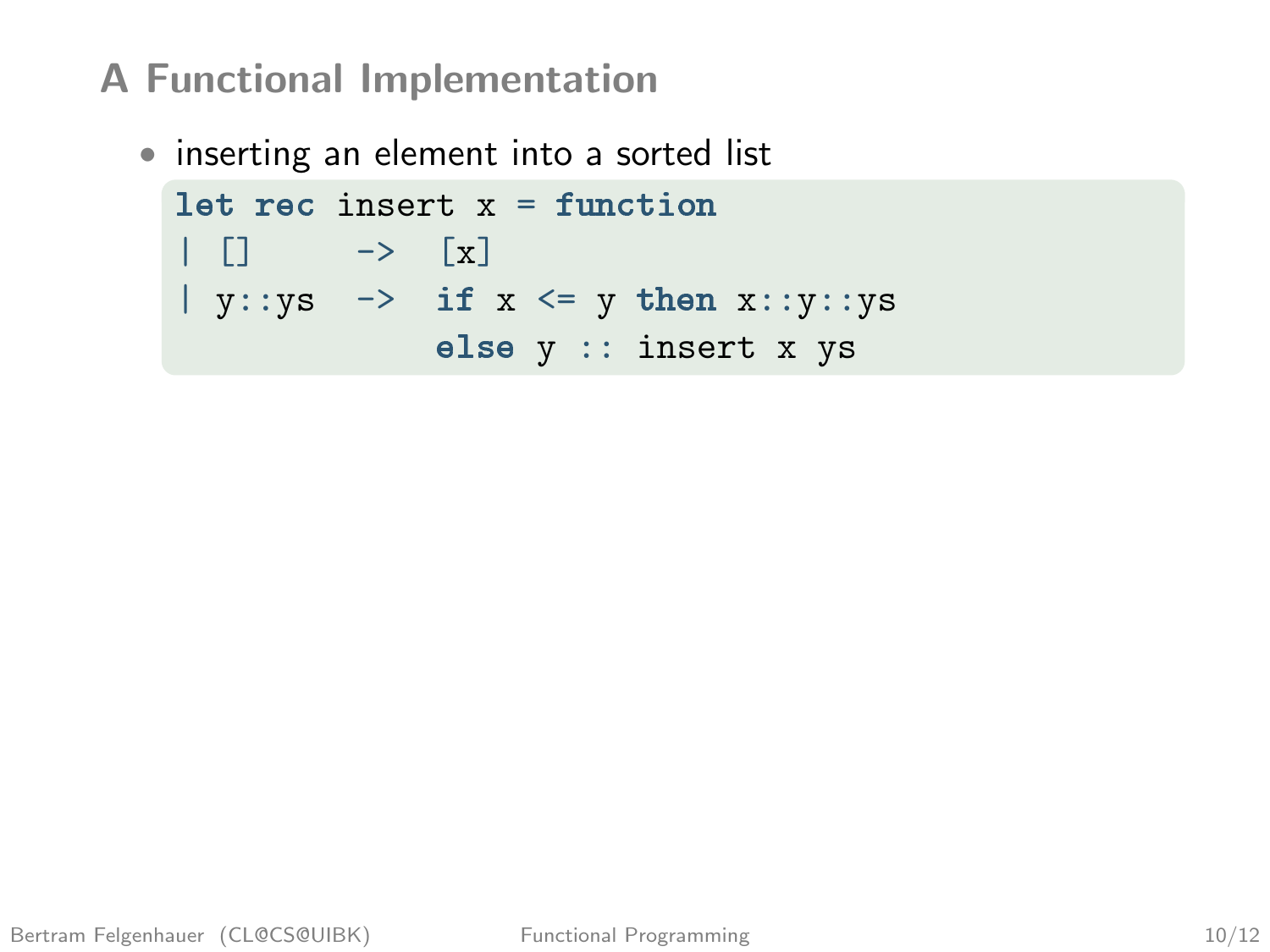#### A Functional Implementation

• inserting an element into a sorted list

```
let rec insert x = f inction
   \lbrack \qquad \rightarrow \qquad \lbrack x \rbracky:ys \rightarrow if x \Leftarrow y then x::y:yselse y :: insert x ys
```
• sorting by repeatedly inserting elements into the empty list insertion\_sort xs = List.fold\_right insert xs [] where

List-fold-right 
$$
f[x_1, x_2, ..., x_n]
$$
  $b =$   
 $f x_1 (f x_2 (...(f x_n b)...))$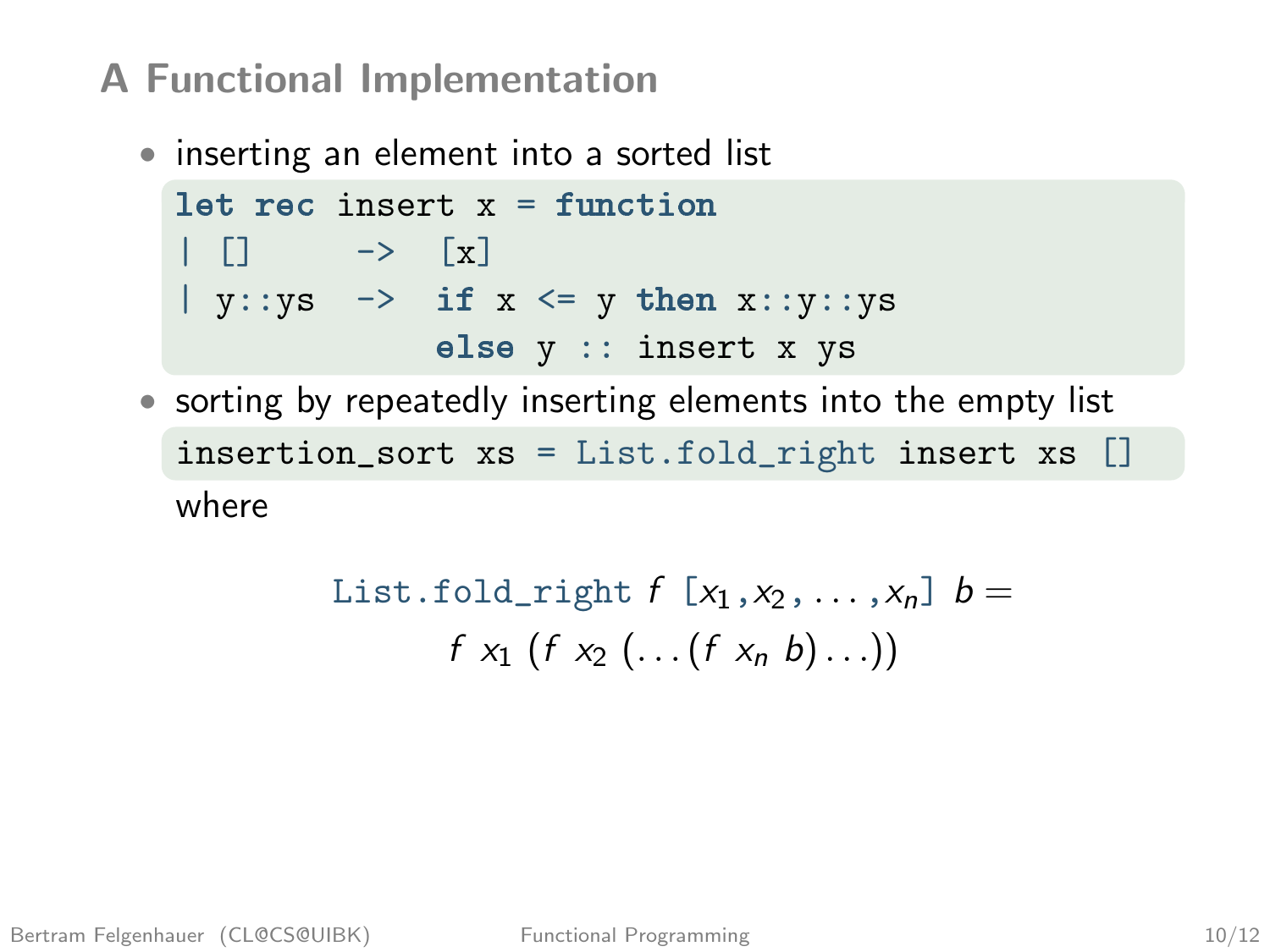# Example: Knight Tours

#### Theory File: [KnightTour.thy](http://cl-informatik.uibk.ac.at/teaching/ws15/fp/m/KnightTour.thy)





#### **Background**

- Hamiltonian paths
- tree search (depth first, breadth first)